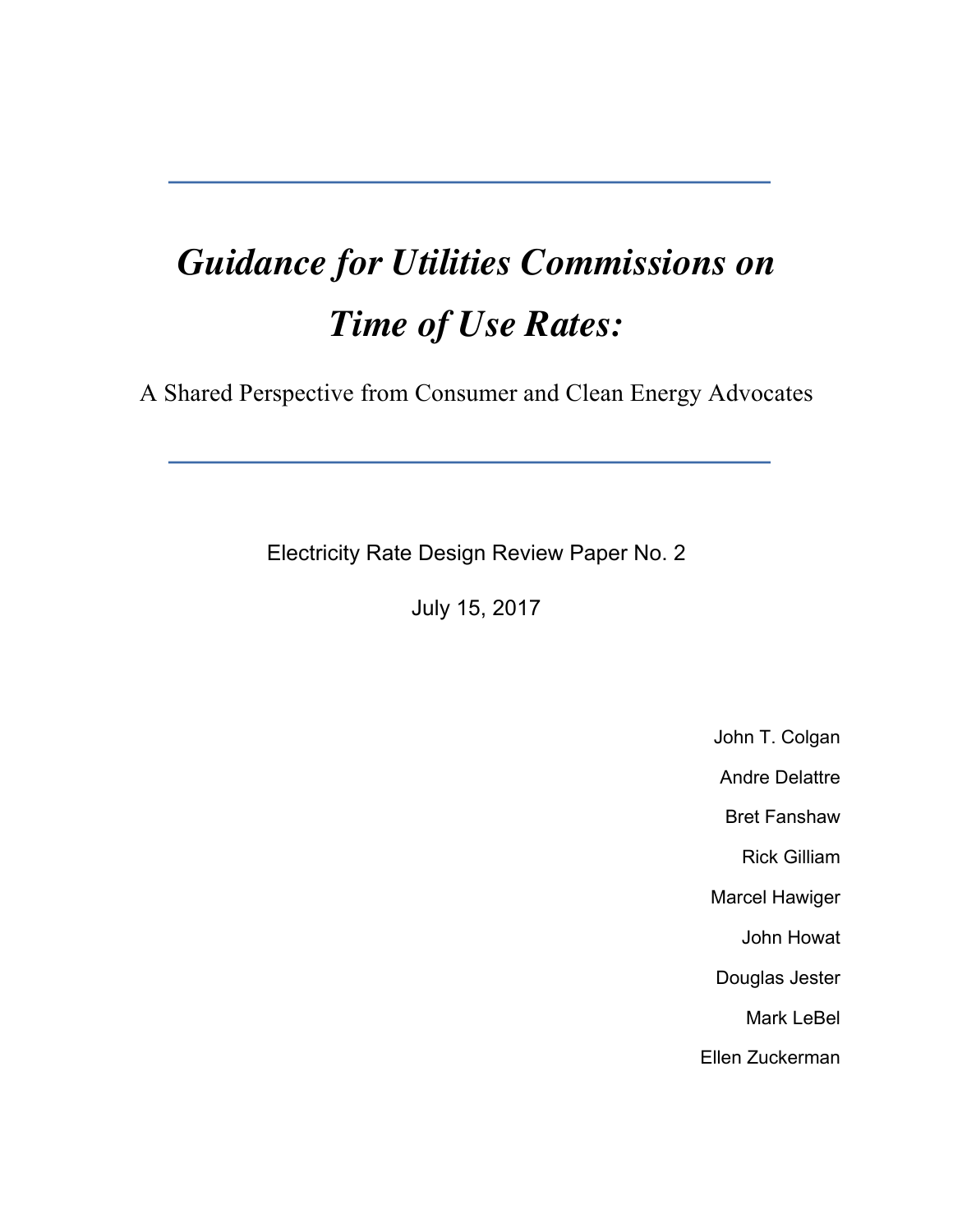## About the Authors

**John T. Colgan, Colgan Consulting. Mr. Colgan is a former Commissioner at the Illinois** Commerce Commission (2009 - 2015) and member of NARUC during his tenure, serving as member of the Consumer Affairs Committee; Clean Coal and Carbon Sequestration Subcommittee; Pipeline Safety Subcommittee; and the Committee on Gas. He has a distinguished 49-year career as a community organizer and consumer advocate effectively working on affordable energy, food security, alternative energy and environmental issues.

**Andre Delattre**, Executive Director, U.S. Public Interest Research Group (U.S.PIRG) and the U.S. PIRG Education Fund. Mr. Delattre brings 30+ years of leadership with the PIRGs to his role where he oversees U.S. PIRG's work to protect consumers and public health using the timetested tools of investigative research, media exposes, grassroots organizing, advocacy and litigation.

**Bret Fanshaw**, Environment America Research & Policy Center. Mr. Fanshaw coordinates Environment America's solar energy programs and campaigns in more than two dozen states. He is the co-author of numerous reports on the advancement of solar power in U.S. states and cities. Bret holds degrees from the University of Wisconsin-Madison and previously served as the director of Environment Arizona. He lives in Phoenix, AZ.

**Rick Gilliam**, Program Director, DG Regulatory Policy, Vote Solar, Colorado. Mr. Gilliam has over 35 years of experience in electric utility industry regulation that encompasses work with the FERC, a large IOU, a large solar company, and several non-profit organizations.

**Marcel Hawiger**, Staff Attorney, TURN (The Utility Reform Network). Mr. Hawiger joined TURN in 1998. He has represented residential consumer interests in numerous energy-related proceedings at the California Public Utilities Commission, including cases addressing utility revenue requirements, cost of capital, cost allocation, demand-side management and both renewable and conventional energy procurement. Previously, Marcel represented farm workers in Washington State as an attorney with legal services, was the Executive Director of a fair housing organization in Palo Alto; and in his prior life was a hydrogeologist with the State of Massachusetts.

**John Howat** has been involved with energy programs and policies since 1981, including the past 18 years at National Consumer Law Center (NCLC) where he manages projects related to low income energy affordability and efficiency programs, consumer protections, rate design, and metering technology. He has testified as an expert witness in 18 states, works with communitybased organizations around the country and is an author of NCLC's Access to Utility Service.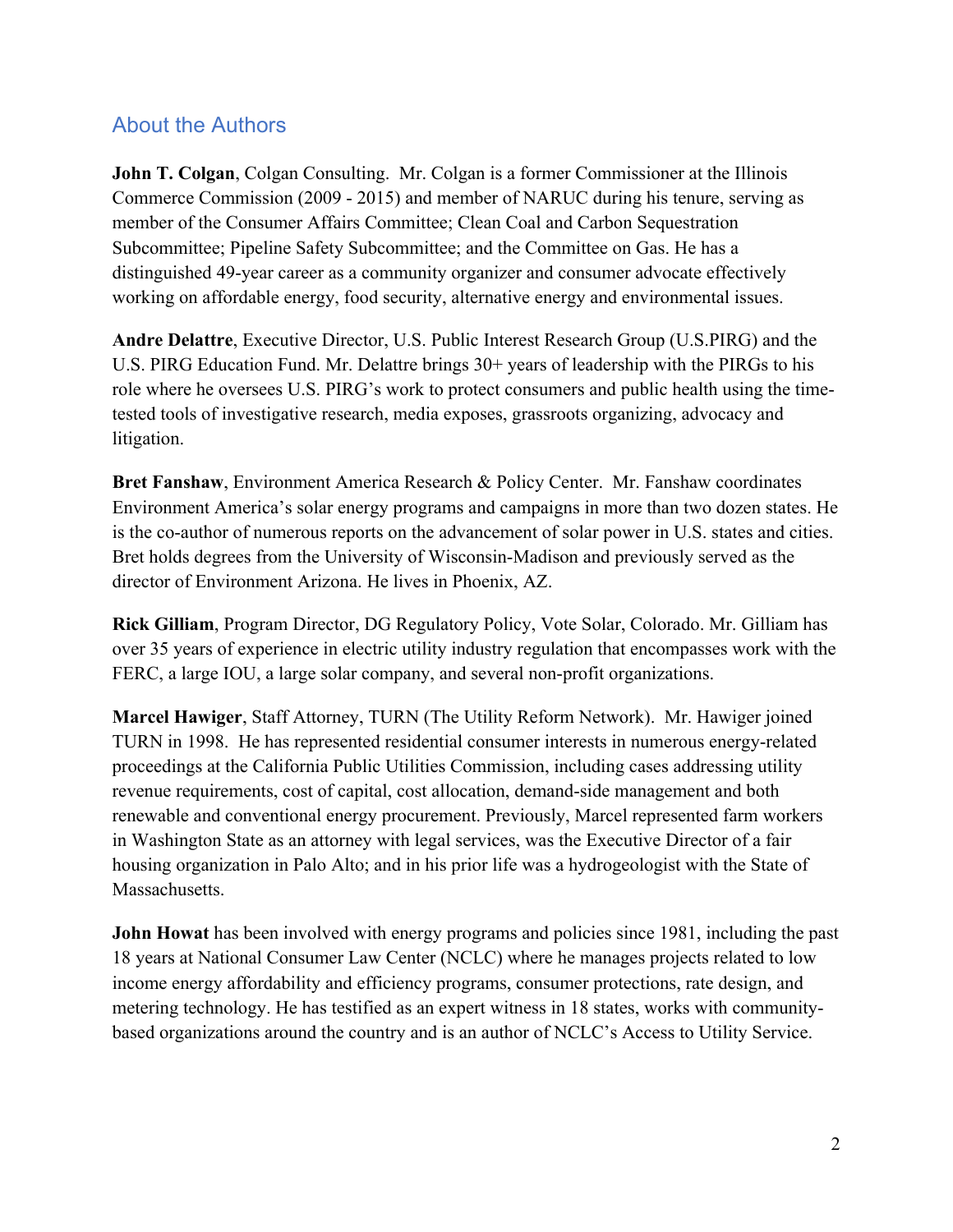**Douglas Jester**, Principal, 5 Lakes Energy, Michigan. Mr. Jester has more than 20 years experience in utility regulation, ten years as a telecommunications executive, and served as energy policy advisor for the State of Michigan. He has testified in numerous electric utility cases concerning integrated resource plans, general rate cases, and rate design.

**Mark LeBel**, Staff Attorney, Acadia Center, Massachusetts. Mr. LeBel has nine years of experience in energy, environmental, and regulatory economics, and has worked on state-level energy policy since 2012. Mark works to promote utility regulatory policies that advance clean distributed energy resources in a consumer-friendly manner that lowers system costs.

**Ellen Zuckerman** works across the county on electric utility issues on behalf of government, public, and private sector clients with a focus on energy efficiency policies and programs, integrated resource planning, and utility rate design and business models. She earned her bachelor's degree in Geosciences from Princeton University and a Masters in Environmental Law and Policy from Vermont Law School.

*The authors thank the many colleagues from organizations around the country who offered their technical, legal and policy insights and perspectives on this paper.*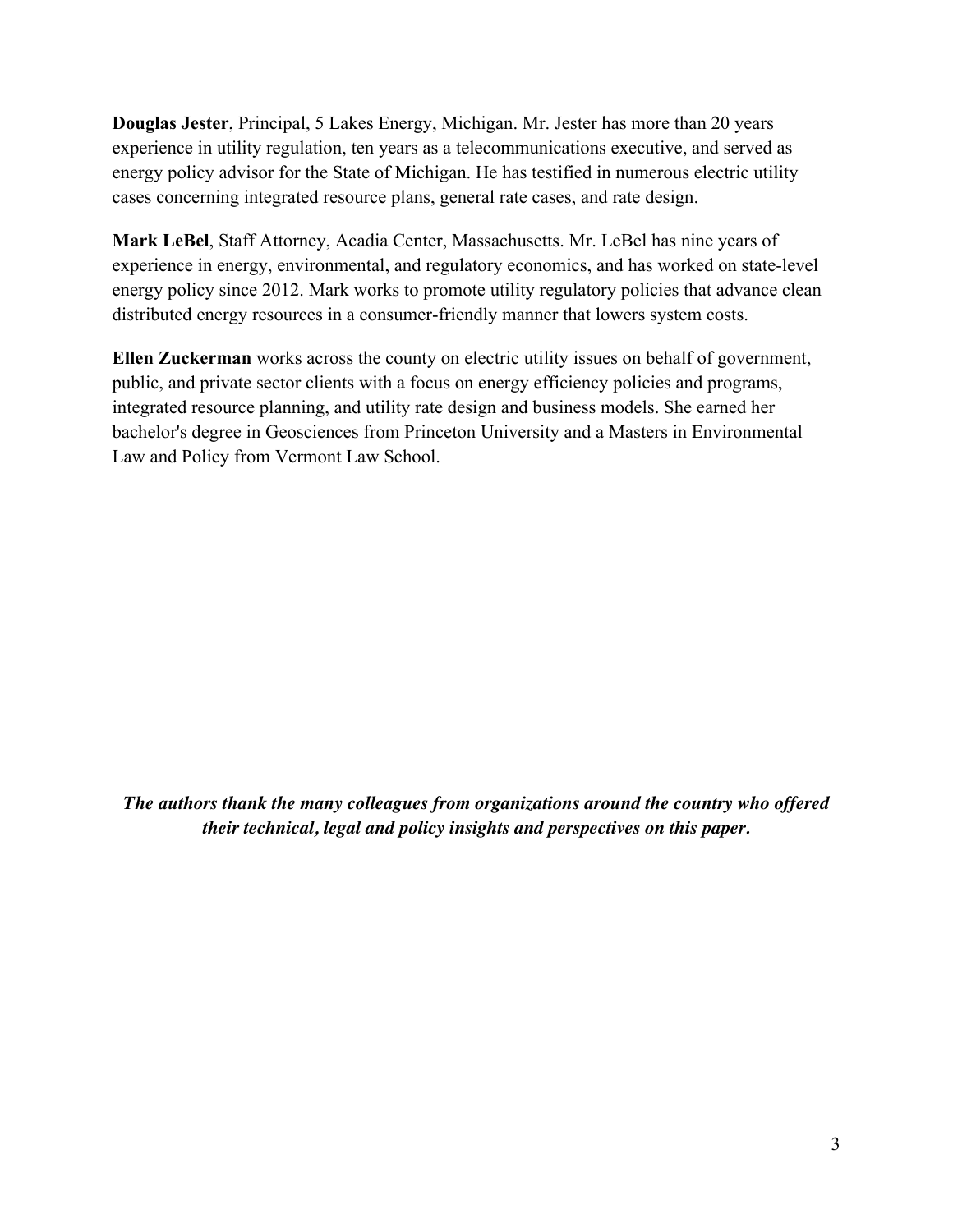# Guidance for Utilities Commissions on Time of Use Rates:

*A Shared Perspective from Consumer and Clean Energy Advocates*

#### *Electricity Rate Design Review Paper No. 2*

## Introduction & Executive Summary

As rapidly evolving renewable and energy efficiency technologies and economics drive ongoing transformation of America's power sector, advocates from consumer, clean energy and environmental organizations are working together to provide guidance for utilities commissions and other stakeholders grappling with issues of electricity rate design. In prior papers, groups from these communities have jointly analyzed the problems with fixed customer charges and residential demand charges, $\frac{1}{2}$  and also outlined good process principles<sup>2</sup> for evaluation and decision-making on rate design proposals. In this paper, authors representing a diverse range of consumer and clean energy perspectives assess the use of time-varying rates for billing residential electricity customers, with a particular focus on time-of-use rates ("TOU rates"), and offer guidance for regulators and others considering this rate design approach.

Time-varying rates are proposed to address a range of issues, including economic efficiency, peak load reduction, and equitable cost allocation across the customer base. If properly designed and implemented, TOU rates may allow individual consumers to reduce their energy bills, improve system utilization and reduce peak demand. And if enough individual consumers respond to the price signals that TOU rates provide, they may also generate supply and delivery cost savings for all. However, TOU rates can have adverse impacts on consumers, especially on those who may have less ability to shift their usage to capture the benefits of TOU pricing, and on those who have trouble budgeting for bills that exhibit greater monthly volatility. This potential for adverse bill impacts, as well as for negative health and safety repercussions if electricity prices spike during times of maximum need for electric cooling or heating, has led some consumer groups to oppose the use of default TOU rates. Moreover, there may be alternative solutions to reduce system peaks that do not require installation of new meters or charging higher prices during peak demands.

 <sup>1</sup> Chernick, P., Colgan, J., Gilliam, R., Jester, D., and LeBel, M. 2016. *Charge Without a Cause? Assessing Electric Utility Demand Charges on Small Consumers. Electricity Rate Design Review Paper*  No. 1. Note: in this paper, we use the term "fixed charges" to refer to both fixed monthly charges as well as monthly demand charges.

<sup>&</sup>lt;sup>2</sup> Letter to Hon. Travis Kavulla, President, NARUC, from a representative group of consumer, lowincome, environmental and technology-specific advocates outlining what "good" rate design looks like. June 2016 download at: http://blogs.edf.org/energyexchange/files/2016/06/Good-Rate-Design-Process-Letter-to-NARUC.pdf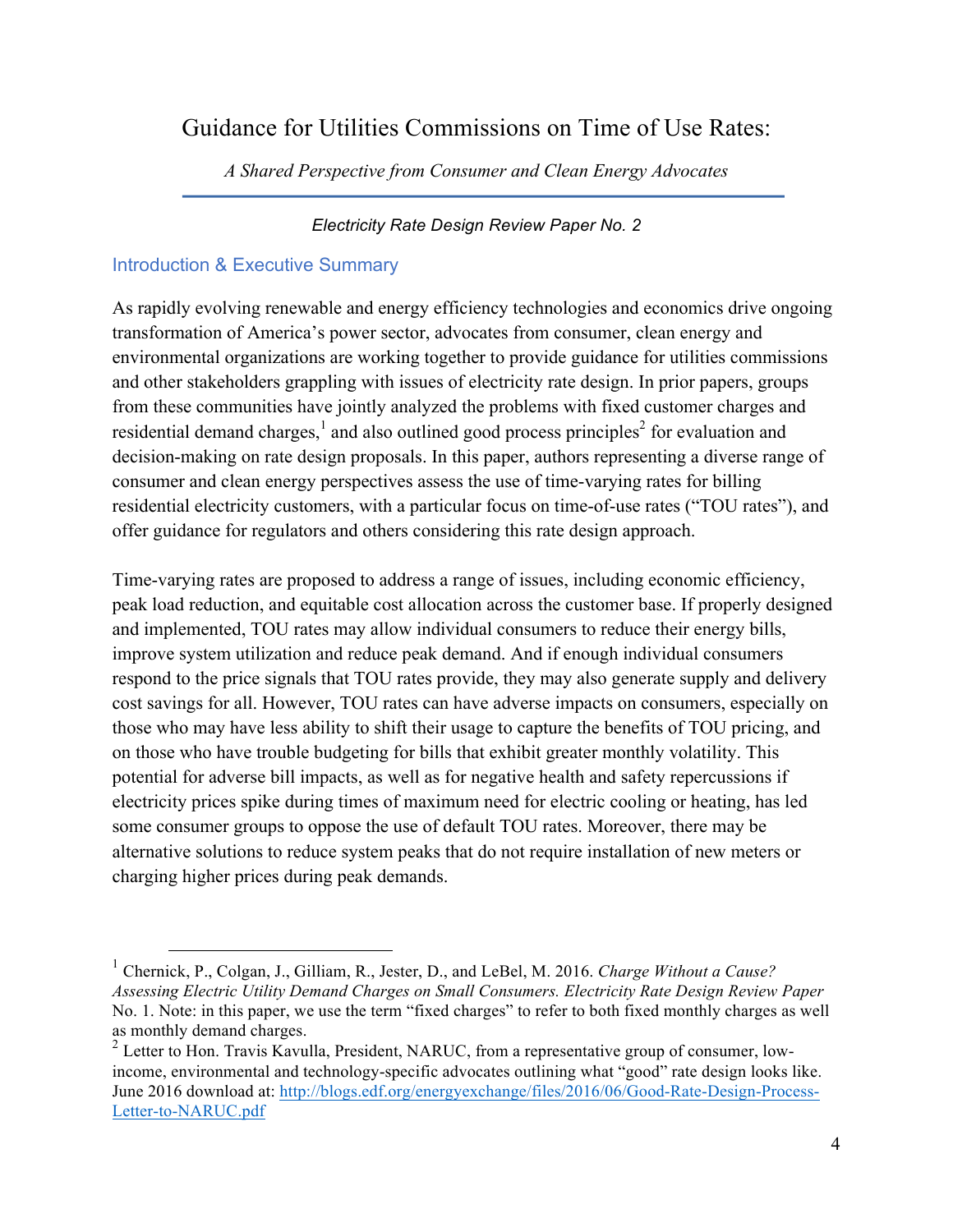In concert with advice in the NARUC Manual that regulators be mindful of changes that are rushed and may bring unintended consequences,<sup>3</sup> public utility commissions should weigh TOU rates meticulously – and other alternatives to achieving similar goals – with special attention paid to ensuring that any implementation does not disproportionately harm low-income consumers, elders, and others who are particularly vulnerable to adverse health effects of unsafe indoor temperatures.

## **Following are key points and recommendations that emerge from this paper for public utility commissions considering residential TOU rate proposals:**

- Require explicit up-front identification of the utility system and policy objectives to be achieved with a TOU rate, such as economic efficiency, deployment of DER technologies, peak load reduction, emissions reduction, and/or more equitable cost/benefit allocation.
- Identify and evaluate the costs and benefits associated with the full range of alternatives to achieving identified goals, such as tiered rates, utility direct load control programs, peak time rebates, or greater efficiency spending, rather than confining evaluation to TOU rates alone.
- In evaluating impacts on customer bills, carefully consider the drivers of new generation as well as new transmission and distribution capacity in the relevant jurisdiction, and study the degree to which a change in overall residential load profile may occur and impact those drivers and cost allocation to the customer class.
- To help make TOU rates both effective and understandable, keep the rate design to a relatively few time periods (e.g. 2-3) that are well-synced with underlying system costs; ensure the pricing differences are appropriate; and consider closely the length of the onpeak price period to facilitate customer adoption and load response.
- Ensure customers have the advance education and technology they need to respond. Use the following types of programs to achieve this: pilots such as implementing TOU rates with segments of customers with larger loads that are easier to control, like electric water heaters or electric vehicle charging; shadow billing for a year to give customers a chance to understand how they will be affected; and distribution of smart appliances such as timer controls or grid-integration for electric water heaters, or smart thermostats for space conditioning, if such distribution is found to be cost-effective based on incremental demand response benefits.

<sup>&</sup>lt;sup>3</sup> NARUC Manual on Distributed Energy Resources Rate Design and Compensation. Prepared by the NARUC Staff Subcommittee on Rate Design. 2016. Hereinafter referred to as "NARUC Manual".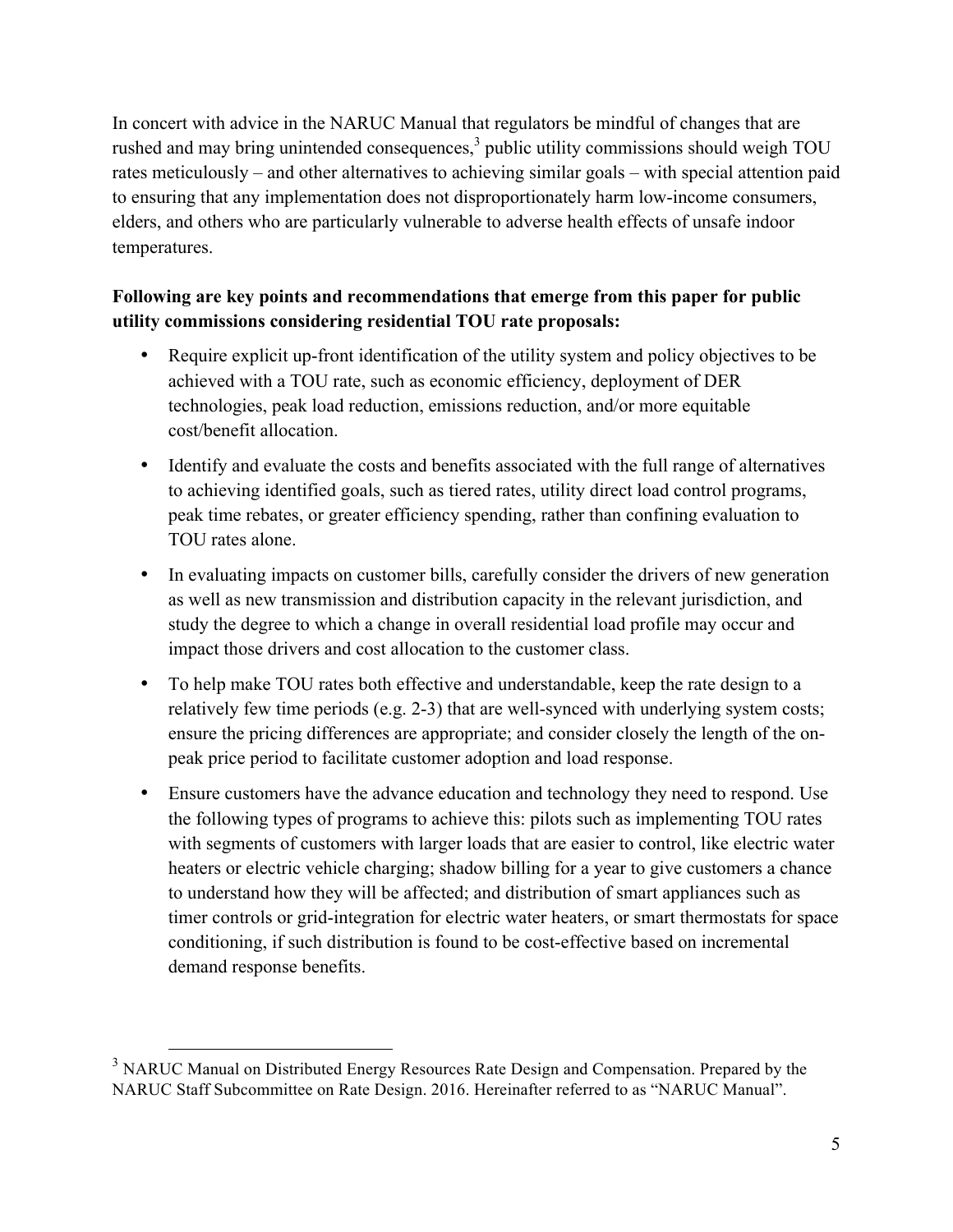- If emissions reductions are a stated goal, carefully study what resources will run more as a result of load shifts – such as gas vs. coal vs. hydro or solar or wind – to inform structuring of periods that will result in maximum potential emissions cuts.
- TOU rate design is generally consistent with customer-sited solar deployment, but the extent to which they are compatible for the residential consumer is highly dependent on the rate design that applies to the self-generation. While TOU peak pricing periods often coincide with solar photovoltaic (PV) peak production periods, this will vary from utility to utility, state to state and region to region.
- TOU rates can easily be combined with inclining block rates to provide a more powerful price signal, as has been done in several states including California and Washington.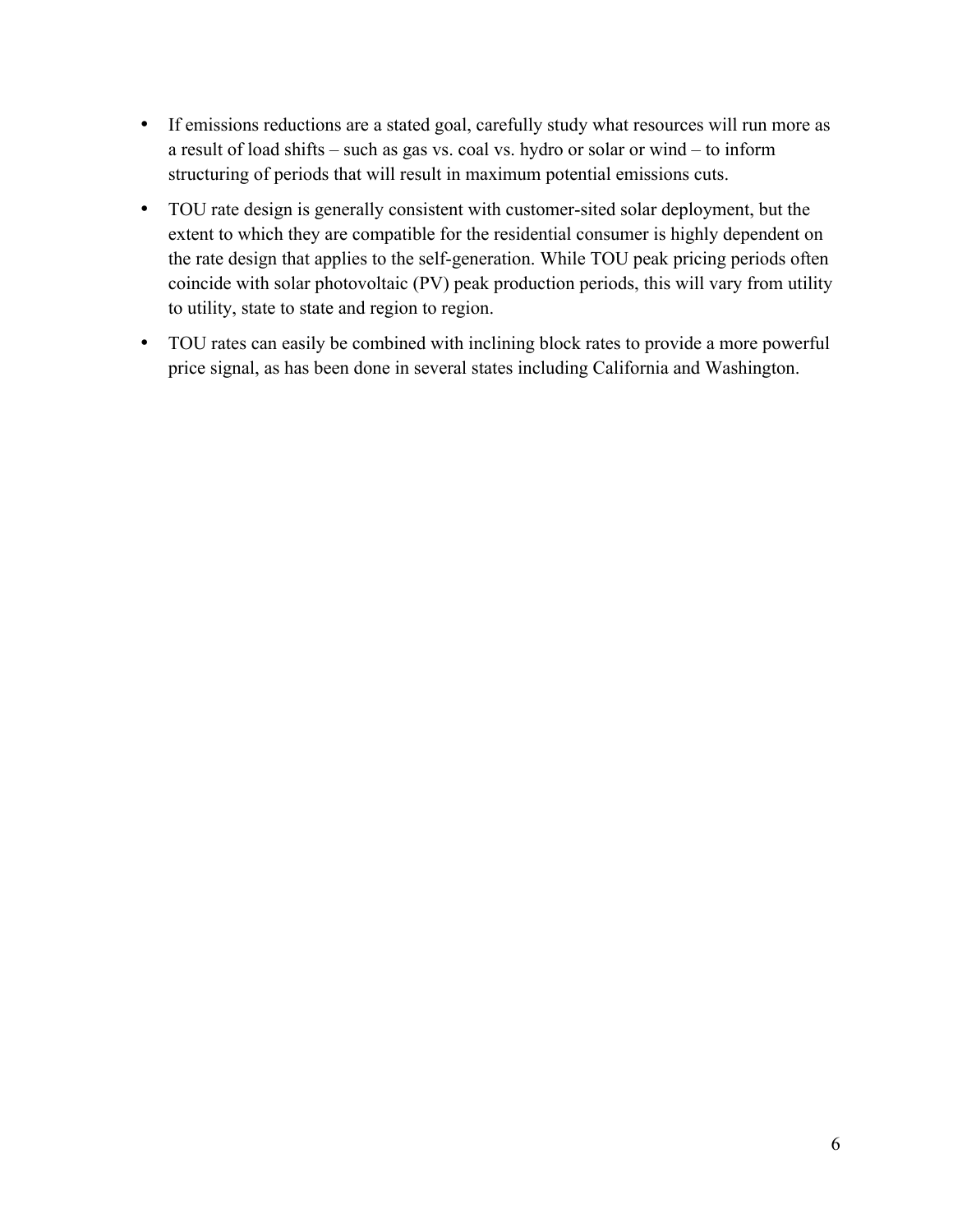#### 1.0 Overview of Time Varying Rates & Summary of Time of Use Rate Characteristics

#### **Overview of Time Varying Rates**

Since the passage of the Public Utilities Regulatory Policies Act (PURPA) in 1978, most utilities have implemented residential and small commercial rates with a small customer charge to cover billing and collection costs, and a flat or tiered inclining block energy charge to recover all other distribution, transmission, and power supply costs. Recently, utilities have promoted significant changes to residential and small commercial rates to address flat and in some cases declining year over year sales, particularly on a use per customer basis. As illustrated below, this energy sales trend accelerated with the great recession beginning in 2008, and the growth of alternative energy-related choices<sup>4</sup> for small customers, notably residential and small commercial customers on volumetric energy rates.



<sup>&</sup>lt;sup>4</sup> Such choices include technologies that can reduce energy consumption, shift energy consumption from one time to another, shift specific devices to another energy source such as natural gas, and generate energy.

<sup>5</sup> Source: National Consumer Law Center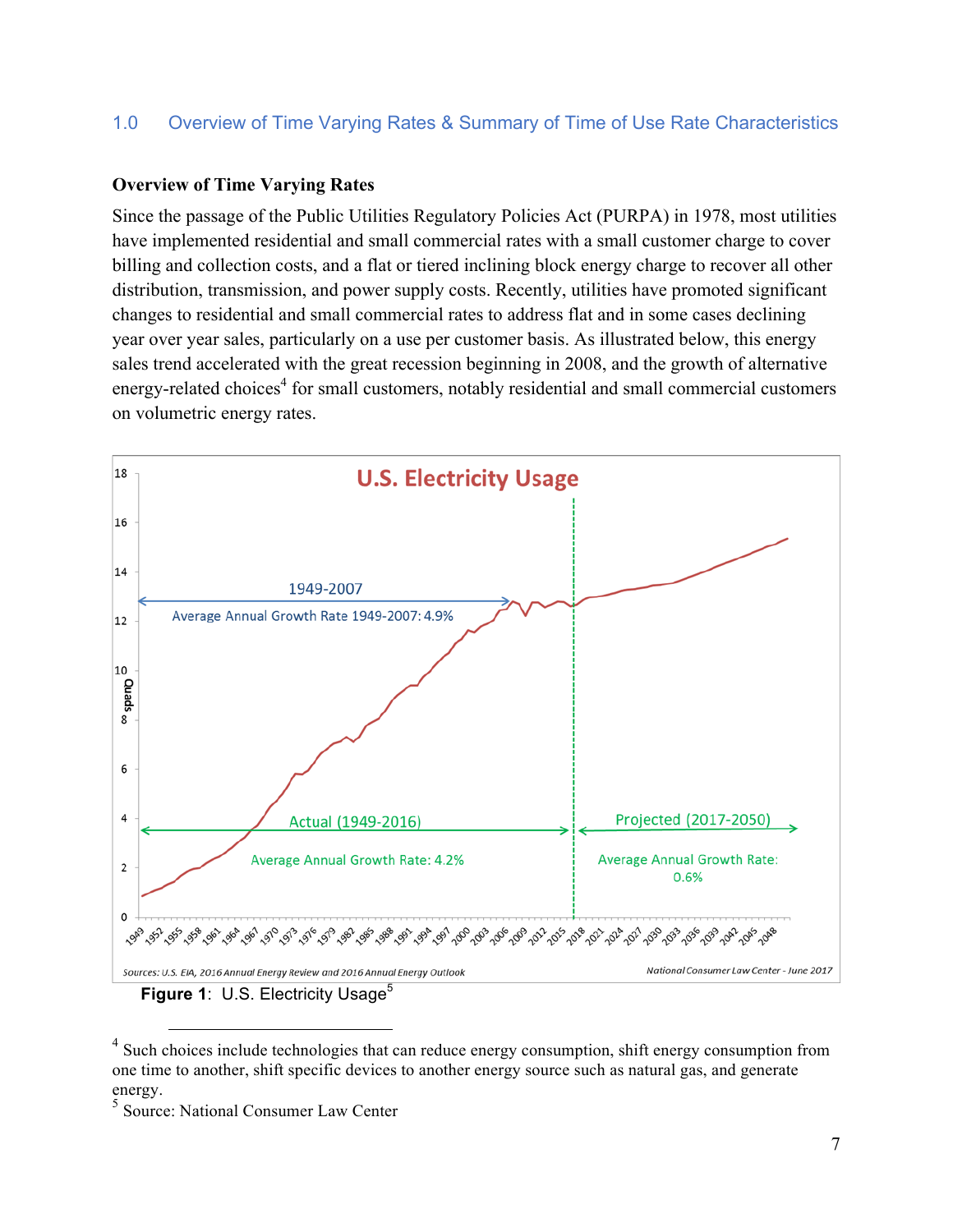Utilities have frequently advocated for greater recovery of costs through fixed charges including increased monthly customer charges (a.k.a. basic service), tiered customer charges, or even mandatory residential and small commercial demand charges. In response, consumer, clean energy and environmental advocates have generally pushed back against these proposals<sup>6</sup> – defending current rate structure forms, including inclining block rates. Time-varying rates ("TVR") have been proposed by some as a way to potentially bring down utility costs in line with declining revenues, and/or as a path toward goals such as bill savings, emissions reductions, better integration of variable renewable resources such as wind and solar, and lower utility capital requirements for construction. This paper focuses on the potential pros and cons of TVR while also considering inclining block rates ("tiered rates") as an alternative to traditional flat volumetric rates.

Generally, TVRs charge customers a higher price during peak hours and a lower price during off-peak hours, recognizing time-based differences in a utility's generation costs and taking marginal costs into account for different hours, days, or seasons (See NARUC Manual, pp. 26- 31). Consequently, unlike flat or inclining block rates, customers need to be aware of the timing of their usage during the differentially-priced times in order to respond to the price signals in a TVR and minimize their bills.

There are several variants of TVR rates, including time-of-use (TOU), critical peak pricing (CPP) and real time pricing (RTP). The most common form of residential TVR rates in use are TOU rates, which establish different specified prices for certain pre-set periods of time. The time periods and charges are established in a formal general rate case (GRC). CPP rates charge very high prices for only a few hours (perhaps 60-100 hours) of the year, usually based on day-ahead power forecasts.<sup>7</sup> CPP rates are intended to reduce customer usage and shave system peak demand during periods when wholesale prices are very high, generally during times of extreme outdoor temperatures. In most cases, the number and duration of CPP "events" in a given season is pre-set by the utility, and customers get advance notice – usually about 24 hours – before an event is called. Peak Time Rebates (PTR) are a variant of CPP rates and represent the carrot approach by providing a *credit* for load reduction during the peak period, rather than a surcharge for consumption during the specific limited hours. RTP rates pass along the hourly wholesale prices, thus allowing customers to respond as they see fit to short-run wholesale prices.

A regulator may consider a variety of time-variant pricing options: each option provides the regulator with the ability to reflect a variety of goals, such as cost causality and load shifting (NARUC Manual, p. 26). The options fall into three generic TVR categories:

 <sup>6</sup> See *Charge Without a Cause?* by Chernick, et al., 2016.

<sup>7</sup> These would be the 100 hours forecast as having the highest system electric demand.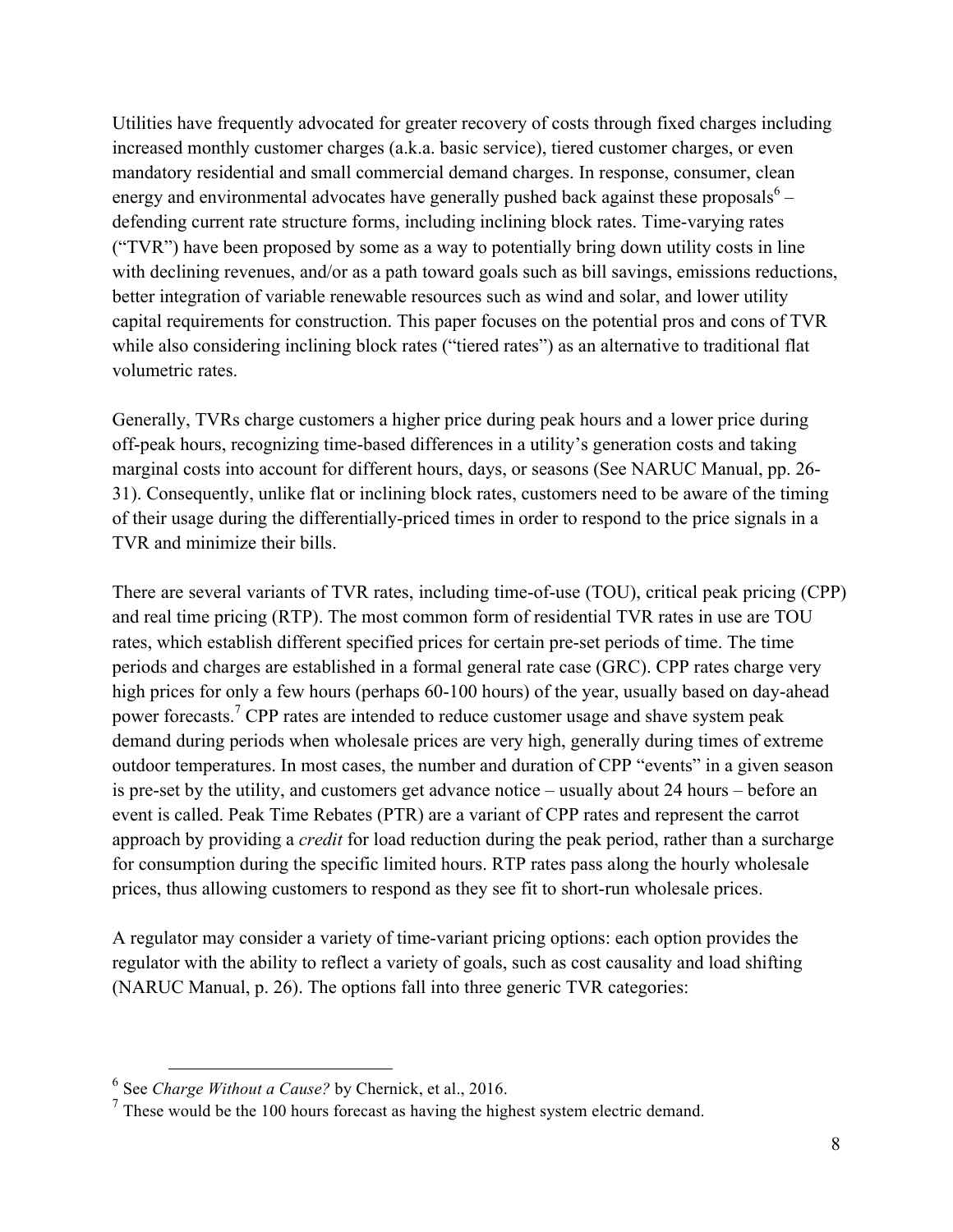|                     | TOU     | CPP/PTR | <b>RTP</b> |
|---------------------|---------|---------|------------|
| Time Periods        | Pre-set | Dynamic | Dynamic    |
| Price establishment | Pre-set | Pre-set | Dynamic    |

It is important to note that CPP and RTP rates are examples of "dynamic pricing," where the hourly pricing is not fixed for all hours. Furthermore, use of such rates, as well as TOU rates, requires the presence of some form of metering that can record consumption separately for each time period within a billing cycle. For any TVR rate to be effective, it is important to carefully consider some means to communicate to consumers when the variously-priced periods will occur so that customers have actionable knowledge of the price signals.

#### **Goals of TOU Rates**

TOU rates have the potential to achieve or contribute to a number of stated goals. Depending on a number of regional, state and utility-specific factors, these can include:

- a) Reducing consumption during high-cost hours to avoid potential future utility system capital investment and/or operating costs to meet peak demand;
- b) Encourage shifting usage to hours when low-cost clean resources are available for dispatch;
- c) Helping consumers reduce electricity bills by shifting usage to low-cost hours; and
- d) Aiding the integration of variable renewable resources by enabling more flexible consumption that follows resources more closely.
- e) Following cost-causation principles by having retail rates connected to wholesale prices or marginal generation costs.

Many of these stated goals will be assessed and referenced over the course of this paper, but at the outset it is important for stakeholders to understand the impact of a TOU rate on utility financials, as it is quite distinct from that of a fixed charge rate design proposal. Whereas a fixed charge rate seeks to increase guaranteed utility revenues – and is a highly flawed approach in the assessment of most consumer, clean energy and environmental advocates – a TOU rate is designed *not* to provide revenue assurance or stability to the utility but rather to more closely reflect the timing of cost incurrence in an effort to drive more stable utility *earnings* over the long run. In other words, reductions in revenue that occur in response to higher cost TOU rate peak pricing periods should also result in reduced utility system capital investment and operations costs.

#### **Characteristics of TOU Rates**

The key parameters of a TOU rate include the number of price differentiated periods (e.g. onpeak, shoulder, off-peak), the duration of each period, the potential seasonality of the periods, the coincidence of on-peak periods with peak system demands (or cost), and the ratio of prices between periods. All of these features can impact customer behavior, customer acceptance and the size and volatility of customer bills.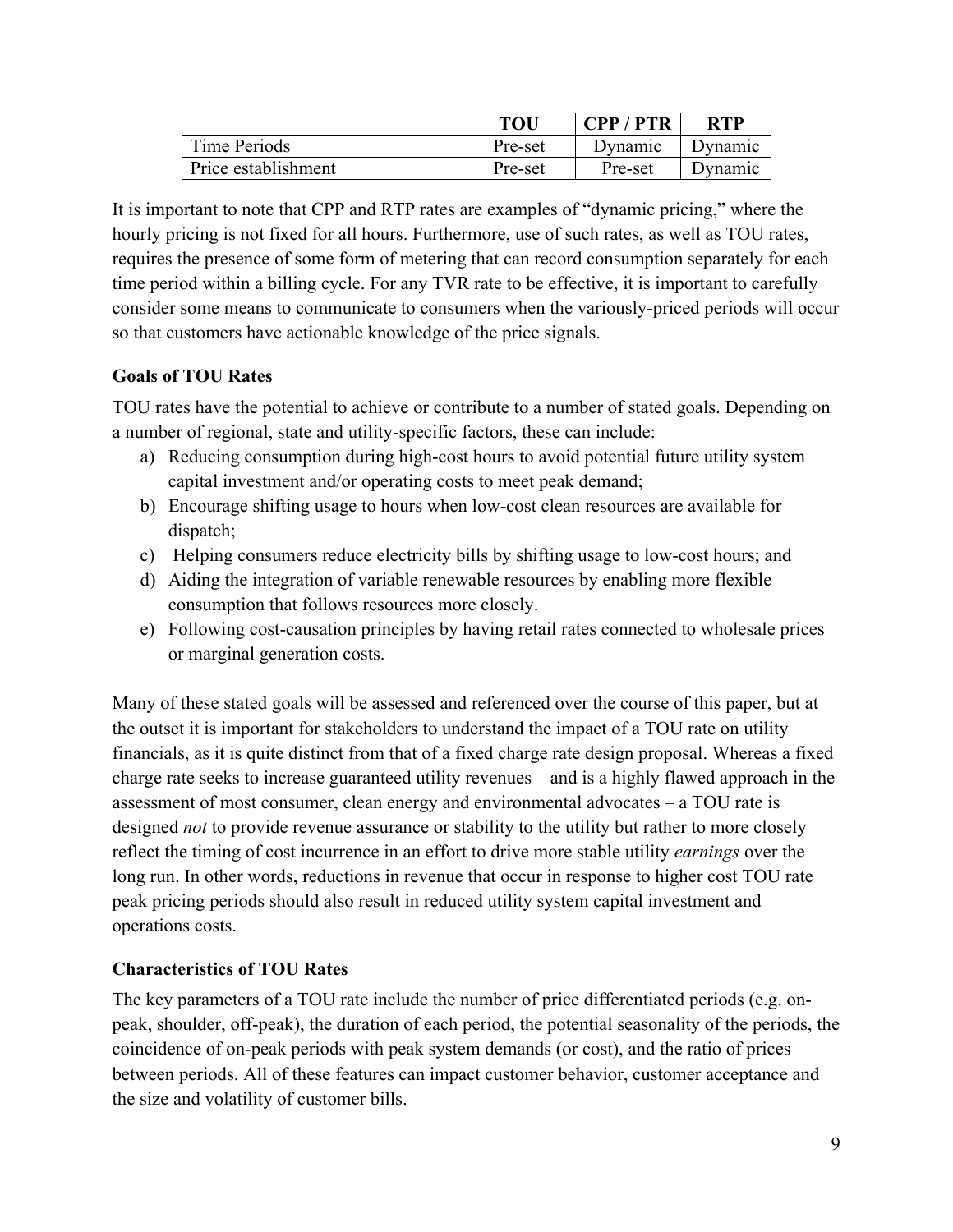Historically, most TOU rates have been simple designs, with separate fixed rates for one on-peak and one off-peak period. In many cases, these were as simple as daytime hours being considered on-peak and nighttime hours off-peak. Rates structured with long peak periods of this type are burdensome to stay-at-home seniors, and others who have high and somewhat inflexible daytime usage. Moreover, such rates are generally not reflective of utility costs within the periods, resulting in relatively small price differentials. Customers that did respond saw little impact on their bills. As noted by NARUC, a lack of cost-effective interval metering technology, as well as poor design, have hindered the wider development of TOU rates, but utility roll-out of advanced metering technology across many jurisdictions can help facilitate the implementation of a TOU design (NARUC Manual pp. 26-27).

Many state policy goals are established to encourage efficient use of energy, protection of low and fixed income customers, use of distributed resources, use of indigenous resources, and promotion of economic development. These goals can affect the characteristics and structure of TOU rates and should be taken into account by regulators.

#### *Number and Duration of Periods*

The selection of time periods should be based on system load patterns, and designed to have the on-peak periods encompass the expected hours of a system's highest loads while taking into account state policy goals.<sup>8</sup> This will vary from utility to utility, state to state and region to region. While most systems peak on hot summer days, some systems peak during winter heating months.

On most utility systems, there are a limited number of hours when the system is under high stress, and more when the system is under higher loads. As a result, a number of utilities (particularly summer-peaking utilities) have implemented TOU rates that differentiate prices across three periods in the summer months (on-peak, shoulder or mid-peak, and off-peak) when loads and prices are higher, and two periods (on-peak, off-peak) in the non-summer months when loads and prices are lower. The summer peak hours are sometimes constrained to weekdays, as weekends (and holidays) often have lower loads. The increased granularity of three periods in peak summer months provides improved cost-causative price signals that should result in reduced utility costs if customers respond. In winter-peaking regions, a different period, based on local system conditions, will be appropriate.

The duration of price-differentiated usage periods can be a two edged sword. Generally, pricing periods should reflect the underlying costs. Shorter periods, e.g. 2-4 hours, allow more easily for larger price differentiations and closer ties to utility costs. They are also easier for customers to

<sup>&</sup>lt;sup>8</sup> For example, regulators in states promoting electric vehicles may want to consider a "super off-peak" rate that reflects very low rates within times of low usage off-peak periods, to encourage charging at night (or mid-day on solar-rich systems).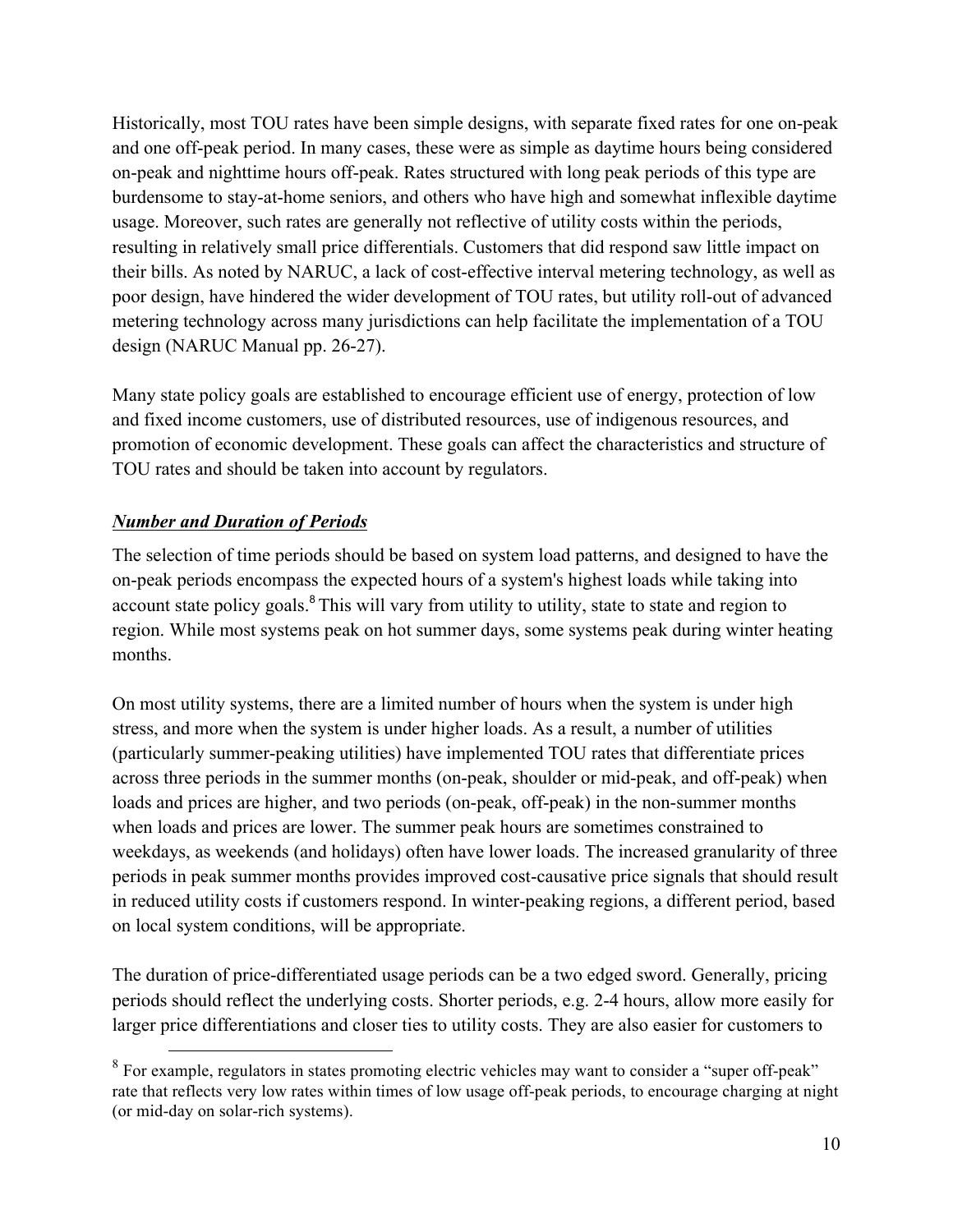engage and respond to a price signal. In contrast, long periods, generally greater than 5 or 6 hours, tend to dilute both cost recovery and the attendant price signals and present more difficulties for customers to engage and respond.

The pricing periods should ideally be designed so that customers can avoid usage in the highestcost periods through manual or automated modification of their behavior, but without a significant compromise of health, safety, or lifestyle. The goal for regulators should be to find a balance that is reflective of utility costs and is actionable by the consumers.

#### *Seasonality of Periods*

Seasonality is an important consideration in jurisdictions where the peak season is readily differentiated based on higher loads or higher costs. In such jurisdictions, it would be appropriate to also differentiate the number of periods, with more periods during the higher load or cost season(s). Seasonal strategies can be employed to reduce complexity in both the development of prices and understandability of rates, such as developing an off-peak rate that remains constant year round, and a non-summer peak rate that is equivalent to the summer shoulder rate. In other words, there would be two TOU rates in effect all year with a higher on-peak rate applicable only during the peak summer season, recognizing that the time periods themselves would vary between summer and non-summer months. The optional TOU rate of the City of Burbank, California, is an example of this:

|          | Summer           | Non-Summer     | Time Period            |
|----------|------------------|----------------|------------------------|
|          | $(Jun 1-Oct 31)$ | (Nov 1-May 31) |                        |
| On-Peak  | \$0.25           | Not Applicable | Summer $4 - 7$ PM Only |
| Mid-Peak | \$.1666          | \$.1666        | All other hours        |
| Off-Peak | \$.0833          | \$.0833        | 11 PM $-$ 8 AM         |

## *Pricing of Periods*

One of the most common tenets of establishing rates is to set prices based on underlying costs. This premise holds true for TOU pricing, by period, with several other important considerations. These considerations include assuring that pricing differentials are large enough to matter as a price signal to the customer, taking into account state energy policy goals and objectives, and evaluating the impact of pricing on low and fixed income customers.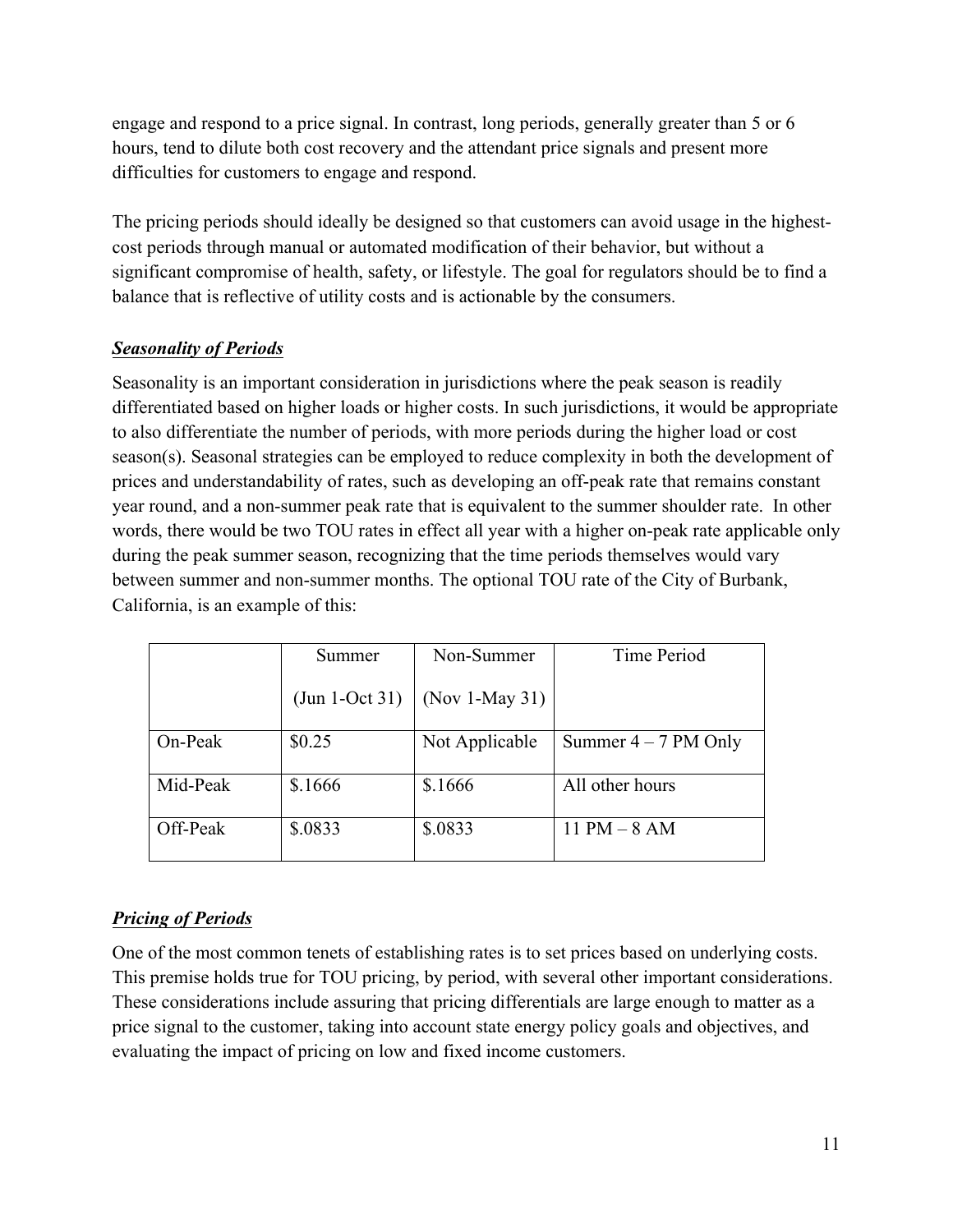On most utility systems, there are a limited number of hours when the system is under severe stress. These are generally the hottest (or coldest) days of the year, but may occur at times when some resources are unexpectedly out of service during milder conditions. These stressful periods frequently drive utility and wholesale market decisions for additional capital investments in generation, transmission and distribution assets to relieve the stress and assure grid reliability. However, the stressful periods for distribution do not necessarily occur during the same time period as for generation, and may thus not correlate with TOU on-peak periods. Regulators should consider these differences.

TOU rates for peak periods are often designed to reflect marginal costs so that as customers respond to the price signal, the need for these capital investments decreases, resulting in cost savings for all customers. At the same time, off-peak periods should be priced at a rate attractive enough to encourage the shifting of consumption to such periods. Therefore the differential in prices should be large enough to support these policy objectives.<sup>9</sup>

However, as discussed in Appendix A below, the amount of demand response drops off rapidly as on/off peak price ratio goes approximately above 2.0. Moreover, as discussed under Bill Volatility Impacts in Section 3.0, large on/off peak differentials greatly increase bill levels and bill volatility. In designing rates to reflect marginal costs and cost causation, regulators can and should consider impacts on affordability and bill volatility. The goal should be to adopt price differentials that motivate consumers to shift load, but without causing excessive bill impacts. A customer-friendly approach is to offer a menu of voluntary TOU rates that may have different characteristics.

Critical Peak Pricing (CPP), or Peak Time Rebates (PTR), explicitly target the hours of severe stress, by the utility notifying the customer of a high-cost event, and then charging a high price, or crediting customers who reduce usage.

 <sup>9</sup> Chitkara, A., Cross-Call, D., Li, B., and Sherwood, J. 2016. *A review of Alternative Rate Designs: Industry experience with time-based and demand charge rates for mass-market customers.*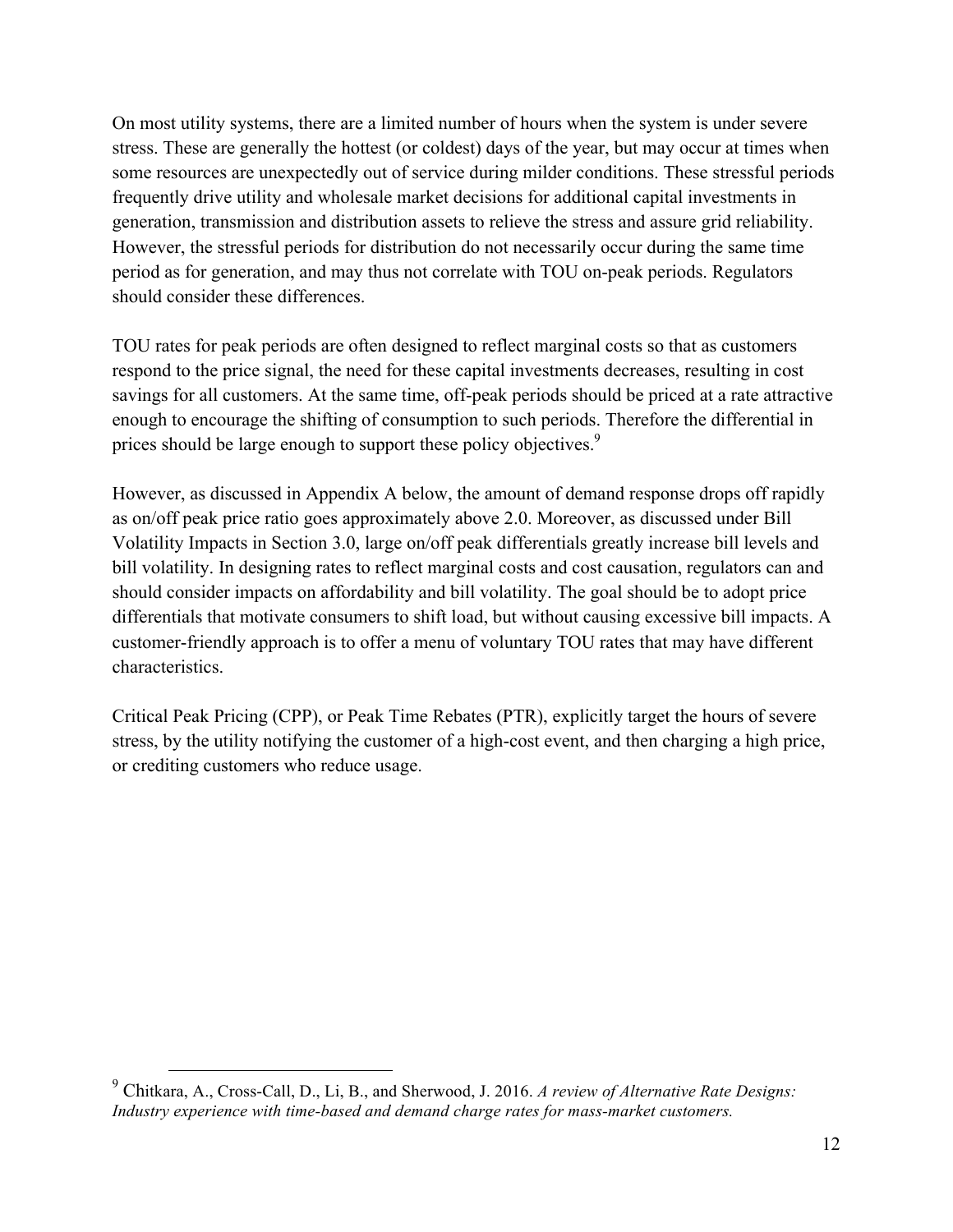| <b>Rate Element</b>                                           | <b>Flat Rate</b>                     | 2-Period<br><b>TOU</b>               | 3-Period<br><b>TOU</b>            | <b>TOU &amp; CPP</b> | <b>PTR</b>                                                     |
|---------------------------------------------------------------|--------------------------------------|--------------------------------------|-----------------------------------|----------------------|----------------------------------------------------------------|
| Customer<br>Charge                                            | \$7/month                            | \$7/month                            | \$7/month                         | \$7/month            | \$7/month                                                      |
| Off-Peak<br>10 PM - 7 AM                                      | \$.12/kWh                            | \$.08/kWh                            | \$.08/kWh                         | \$.08/kWh            | \$.12/kWh                                                      |
| Mid-Peak<br>7 AM - 4 PM<br>7 PM - 10 PM                       | \$.12/kWh                            | \$.15/kWh                            | \$.12/kWh                         | \$.11/kWh            | \$.12/kWh                                                      |
| On-Peak<br>4 PM - 7 PM                                        | \$.12/kWh                            | \$.15/kWh                            | \$.18/kWh                         | \$.18/kWh            | \$.12/kWh                                                      |
| <b>Critical Peak</b><br>(max 15 events)<br>$3$ hours / event) | Based on<br>time<br>periods<br>above | Based on<br>time<br>periods<br>above | Based on<br>time periods<br>above | \$.75/kWh            | Credit of<br>$$1.25/kWh$ of<br>load reduction<br>from baseline |

The table below compares illustrative example pricing for the various types of TVR rate design, including TOU, CPP and PTR:

As is evident, the more complex rates more precisely target the costs associated with service in each time period. The CPP and PTR rates require AMI, because the utility must measure actual usage in a critical peak event, and, in the case of a PTR rate, compare that usage to usage during the same hours in non-event days.

#### **Variant: Combining Time-Varying Rates with Inclining Block Rates**

About half of electricity consumers in North America are served by utilities with default inclining block rates, where usage above a threshold is priced higher than the essential needs usage in the first block or blocks. These rates reflect a variety of costs and policies, with some reflecting limited low-cost (typically hydro) in the first block, some attempting to reflect the time and seasonal load characteristics of high-use (air-conditioning or space heating) consumers, others focused on aligning end-block rates with total system long-run incremental costs, and still others taking a policy-directed approach to encourage energy conservation and avoidance of excessive usage. By itself the inclining block rate does not reflect the hourly or daily changes to the cost of electricity and a customer may overpay for electricity as compared with its otherwise basic cost of service (NARUC Manual, p. 25).

Inclining block rates can be combined with time-varying rates in at least two ways. First, a TOU rate can be the underlying rate design, and a baseline credit (or high-use surcharge) can be deployed to constrain the cost of the first block, whenever it occurs. Alternatively, an inclining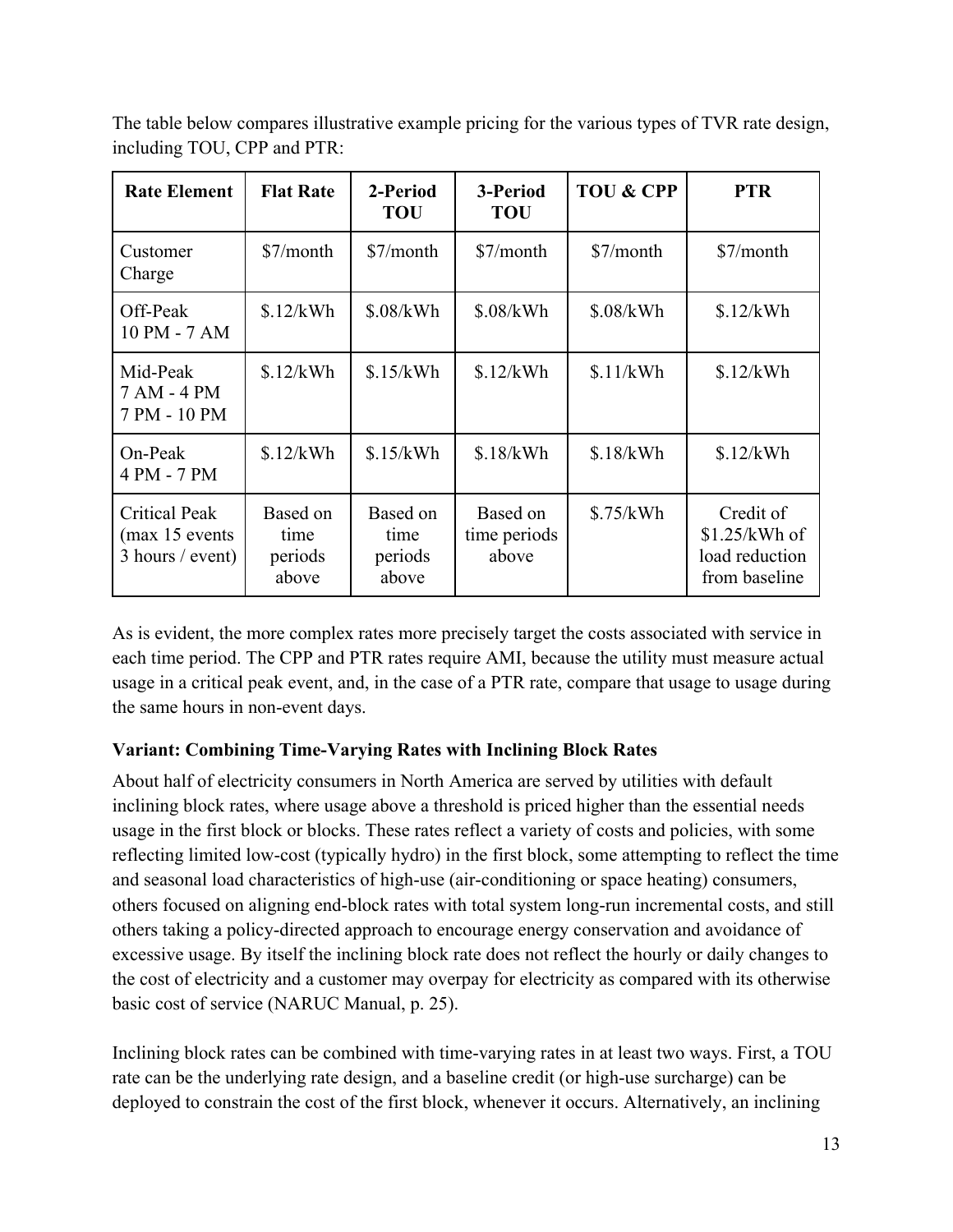block rate can be the underlying rate design, with an "on-peak" surcharge for all power used during high-cost periods. Examples of these two approaches are shown below:

| <b>Time-Varying Rate With Baseline Credit</b> |               |                |  |
|-----------------------------------------------|---------------|----------------|--|
| Rate Element                                  |               |                |  |
| <b>Customer Charge</b>                        |               | $$7.00/m$ onth |  |
| Off-Peak Usage                                | 9 PM - 7 AM   | \$.09/kWh      |  |
| Mid-Peak Usage                                | 7 AM - 5 PM   | \$.13/kWh      |  |
| On-Peak Usage                                 | 5 PM - 9 PM   | \$.20/kWh      |  |
| <b>Baseline Credit</b>                        | First 400 kWh | (\$.05)/kWh    |  |

| <b>Inclining Block Rate With On-Peak Surcharge</b> |             |              |  |
|----------------------------------------------------|-------------|--------------|--|
| Rate Element                                       |             |              |  |
| <b>Customer Charge</b>                             |             | \$7.00/month |  |
| First 400 kWh                                      |             | \$.09/kWh    |  |
| Over 400 kWh                                       |             | \$.13/kWh    |  |
| On-Peak Surcharge                                  | 5 PM - 9 PM | \$.10/kWh    |  |
| Off-Peak Credit                                    | 9 PM - 7 AM | (\$.05)/kWh  |  |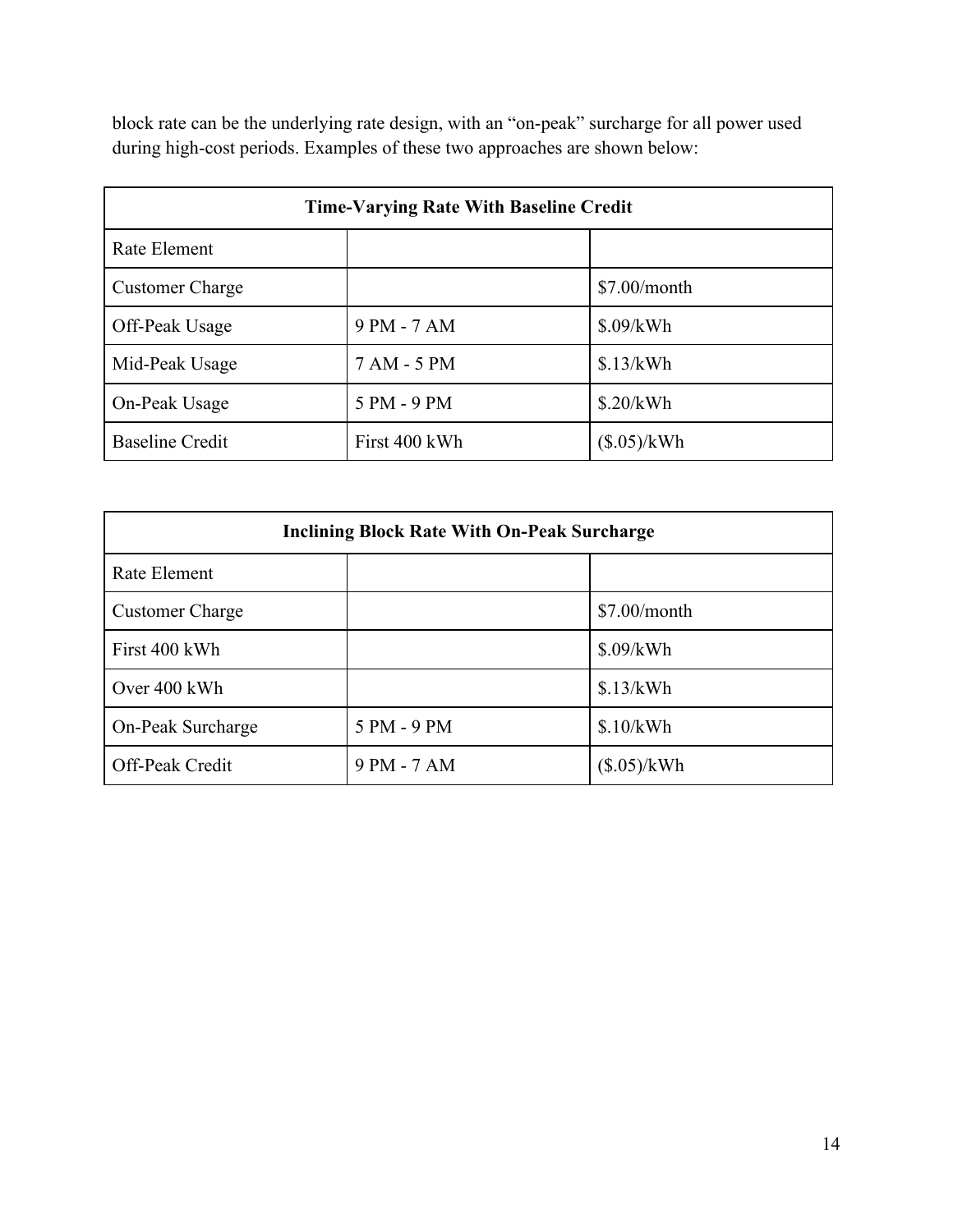## 3.0 Evaluating the Pros and Cons of TOU Rates

In this section, the relative merits of TOU rates are evaluated in the context of consumer, clean energy, and environmental goals.

#### *Potential benefits of TOU rates include:*

- Prices tied more directly to certain marginal utility costs
- Actionable price signals
- Environmental benefits of reduced emissions if off-peak generation mix includes cleaner power plants
- Potential for increased or stable adoption of other customer-side clean energy resources

#### *Potential costs and harm of TOU rates include:*

- Higher bills for customers with peak-oriented load profiles
- Loss of economic welfare / comfort
- Additional infrastructure costs for metering, data collection and data management
- Hassle factor of managing load
- Bill volatility with increased exposure to wholesale electricity markets
- Potential for reduced adoption of rooftop solar and other DER, depending on TOU rate structure and prices
- Environmental costs of increased emissions if off-peak generation mix includes dirtier power plants

#### **Prices Tied to Cost Causation**

A primary characteristic and justification for TOU rates is that they are more closely related to utility cost incurrence than "flat rates," due to the fact that peaking generation and transmission costs are most appropriately recovered during certain well-defined peak periods that tend to drive overall utility costs of providing service.<sup>10</sup> Residential and small commercial retail electricity prices that more closely reflect cost causation should provide actionable price signals that promote "economic efficiency," based on the expectation that consumers will use less electricity when prices are high, and more electricity when prices are low.

In evaluating the relative benefit of advancing economic efficiency through TOU rates, a commission should keep in mind several considerations. First, the efficiency argument is generally based on (but not necessarily tied to) a consideration of marginal generation and transmission costs. Distribution costs are less likely to be impacted by a TOU rate based on system peaks, since such costs are driven by localized peak loads, which may occur at hours other than during system peak periods. Second, the economic efficiency argument is based on the

 $10$  Transmission capacity costs are generally tied to bulk generation costs and frequently allocated on the same basis.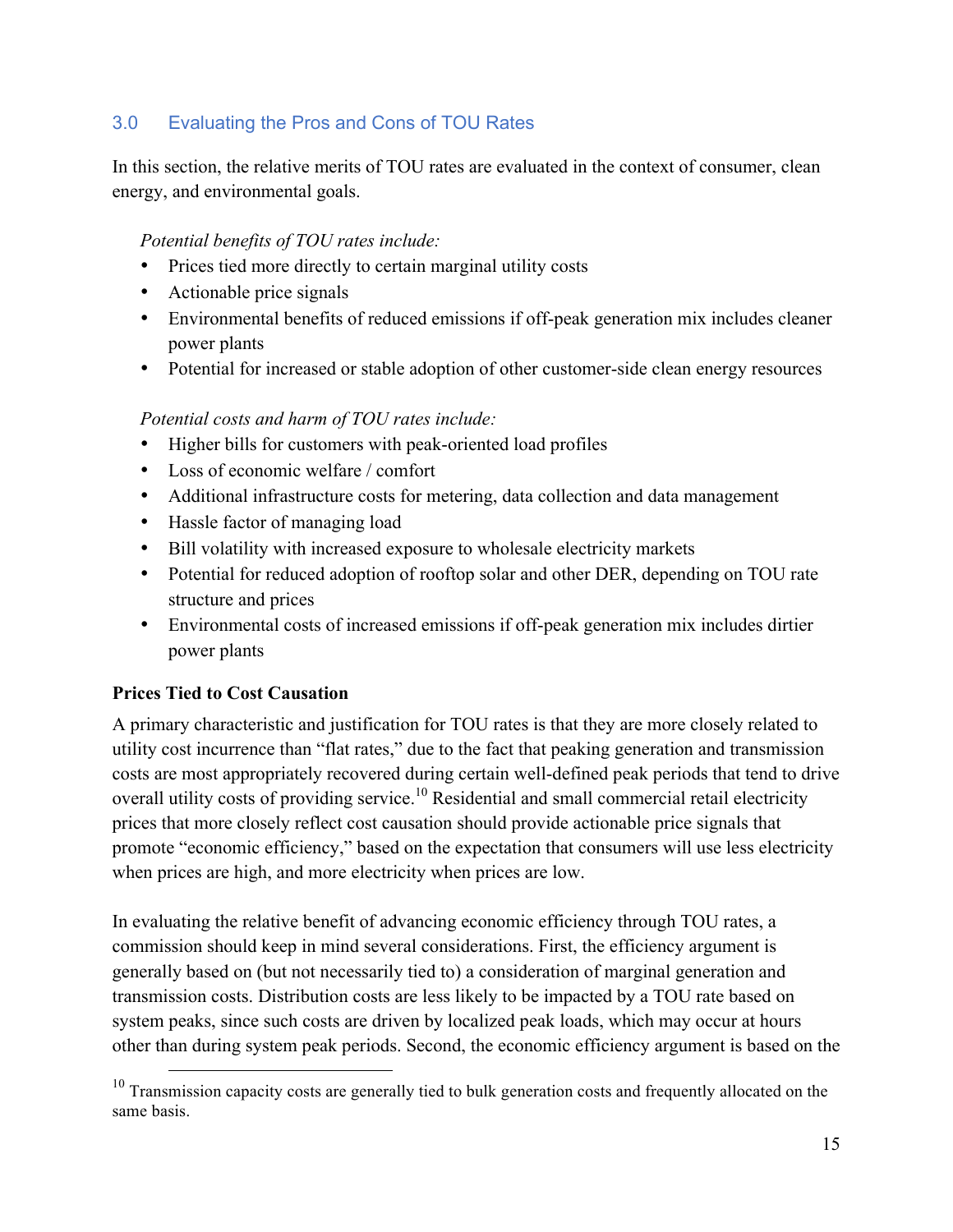underlying assumption that consumption is influenced by marginal prices.<sup>11</sup> Thus, if overall consumption increases because customers use more off-peak electricity, that result is not relevant (either positive or negative) from the economic efficiency perspective.

Different customer classes peak at different times, and the system peak load may be more closely associated with one class or another depending on the relative loads of each class. Presented below are peak day hourly load charts for three utilities – one each from California, Colorado, and Michigan – which show both similarities and distinctions among the classes.

The figure immediately below, for a California utility, shows that the commercial class peaks in the early afternoon, and the residential class in the early evening. The system peak occurs inbetween the two class peaks, when both classes are close to, but not at, their peak demand, forming a broad system peak that bridges the two periods. What is important here is that the individual customer class peaks, which affect the distribution circuits serving these classes, are different from the system peak.



**Figure 2: Illustrative Utility Daily Load Profile<sup>12</sup>** 

 $11$  Marginal prices generally do not explicitly consider social or environmental goals.

<sup>&</sup>lt;sup>12</sup> Source: Sacramento Municipal Utility District.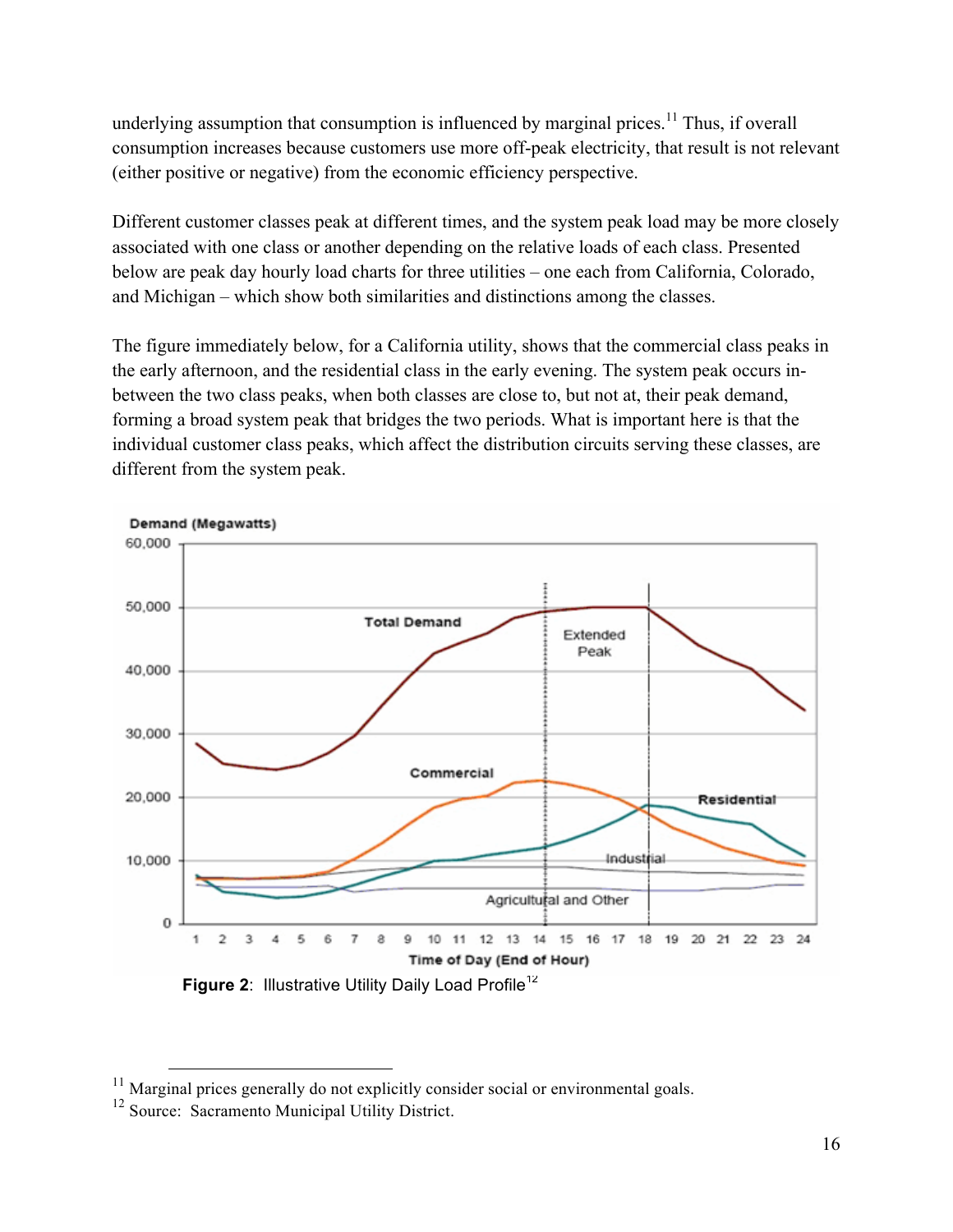In the intermountain west, Xcel Energy subsidiary Public Service Company of Colorado shows similar load patterns by customer class. In the unitized chart below, there is a strong correlation between the load patterns of the small and large commercial and industrial classes, while the residential class peaks somewhat later. The system peak hour, however, is more closely associated with the larger C&I loads, as can be seen in the chart.



**Figure 3: Xcel CO Customer Class Load Curves Source<sup>13</sup>** 

Thus the on-peak time periods of properly designed TOU rates in Colorado should be minimally coincident with the residential class peak demand given the three to four hour separation of peak demand time frames.

In another example, the general customer class load patterns for Consumers Energy in Michigan are similar to the other two utilities, but the system peak occurs closer to the residential class peak due to the relative proportions of load contributions from each customer class. Here, one might anticipate the on-peak period to encompass more of the higher load hours of the residential class.

 <sup>13</sup> Source: Public Service Company of Colorado, 2015 data.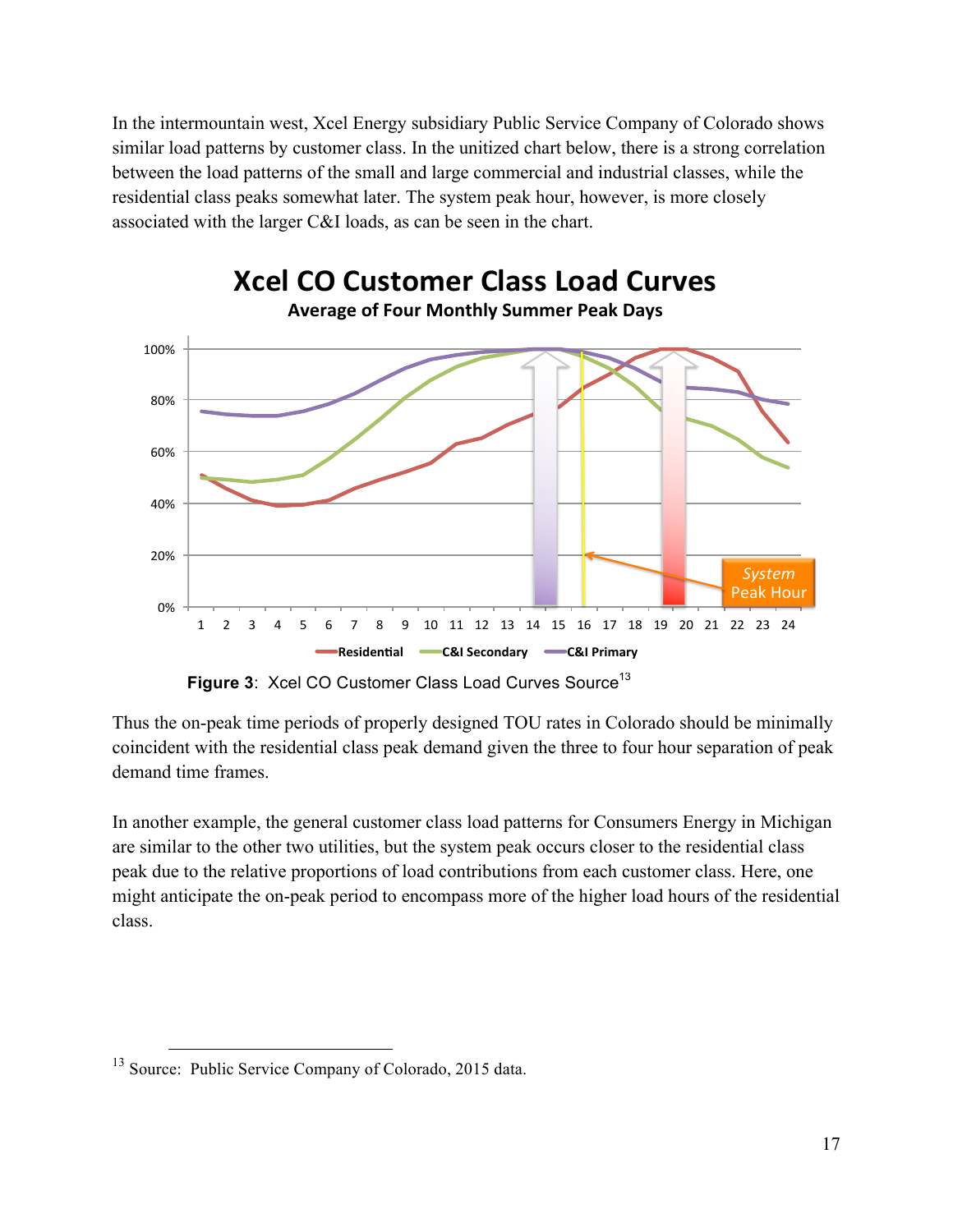

 **Figure 4:** Michigan: Consumers Power

In sum, peak loads tend to drive costs for the utility, particularly at the generation and transmission functional levels, and will impact the selection of on-peak periods and the application of higher rates in a TOU regime. The correlation of aggregated residential peak loads with those of the system will thus influence the degree to which residential loads drive peak hours and associated costs and prices. Distribution costs are driven more by localized peak loads, which may not follow the relatively smooth curves depicted above for residential customers and occur at different times for different circuits.

#### **Customer Response to TOU Reduces Costs**

A related rationale in favor of TOU rates is the utility cost savings that result when customers respond to the signal to shift load and reduce peak power consumption.<sup>14</sup> Reducing peak load could reduce the need for new generation capacity, purchasing short-term power on the open market, or for running less efficient plants. These results would lower generation capacity and energy costs for consumers. Furthermore, reducing loads during system peak hours should

 $14$  It should be noted that in some locations, shifting load to lower cost periods actually means encouraging consumption at times of high wind or high solar availability, and not necessarily peak load reduction.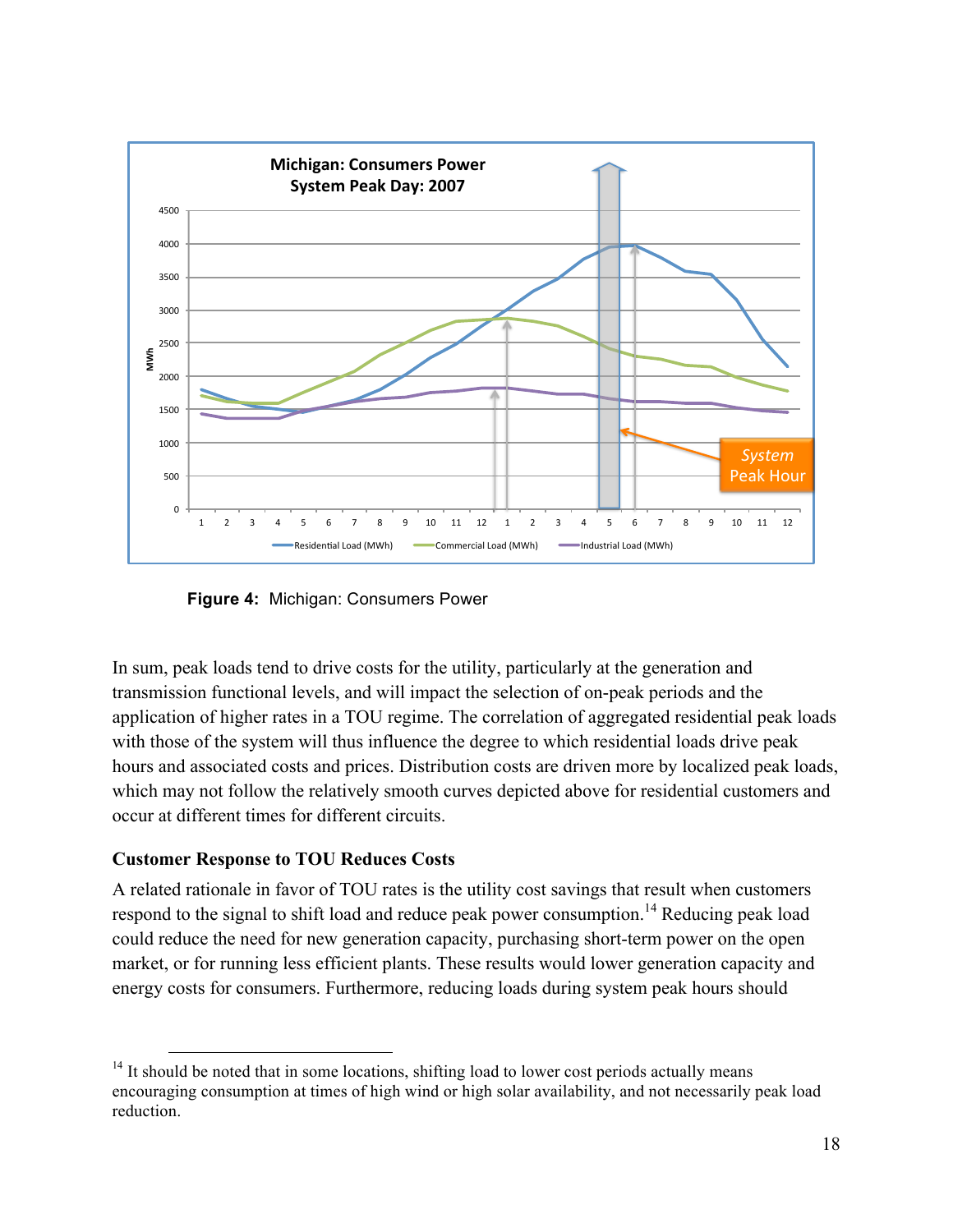reduce the basis for allocation of utility costs to the residential or small commercial class. This can reduce rates over time, as well as improve the overall system load factor.

The basis for the assumption that TOU rates will reduce peak load is the assumption that customers will change their consumption patterns in response to price signals due to the price elasticity of demand. The theoretical basis of price response and the practical results of numerous TOU pilots are summarized in Appendix B. In addition, case studies are identified in the NARUC Manual, pp. 27-30.

Here it is noted that numerous opt-in pilot studies have demonstrated that residential customers exhibit a small but consistent elasticity of demand in response to price signals, with peak load reductions generally in the range of 3-10% without additional enabling technologies. As such, TOU pricing can be expected to produce peak load reductions, reduced and shifted energy consumption, improved system reliability, and improved power quality.

As discussed under *Equity and Distributional Bill Impacts* in Section 3, low-income customers have exhibited smaller load shifting response. Whether low-income customers benefit through reduced utility bills will depend on both their load profiles and their ability to shift loads. Regulators should carefully weigh the benefits of potential load shifting with potential negative bill impacts on different customer groups.

It is important to note that the effectiveness of different TVR designs varies considerably. Figure 5 shows a comparison of pilot program peak reduction results for a variety of time-varying rate forms. CPP rates show the greatest promise of delivering strong peak reductions by customers.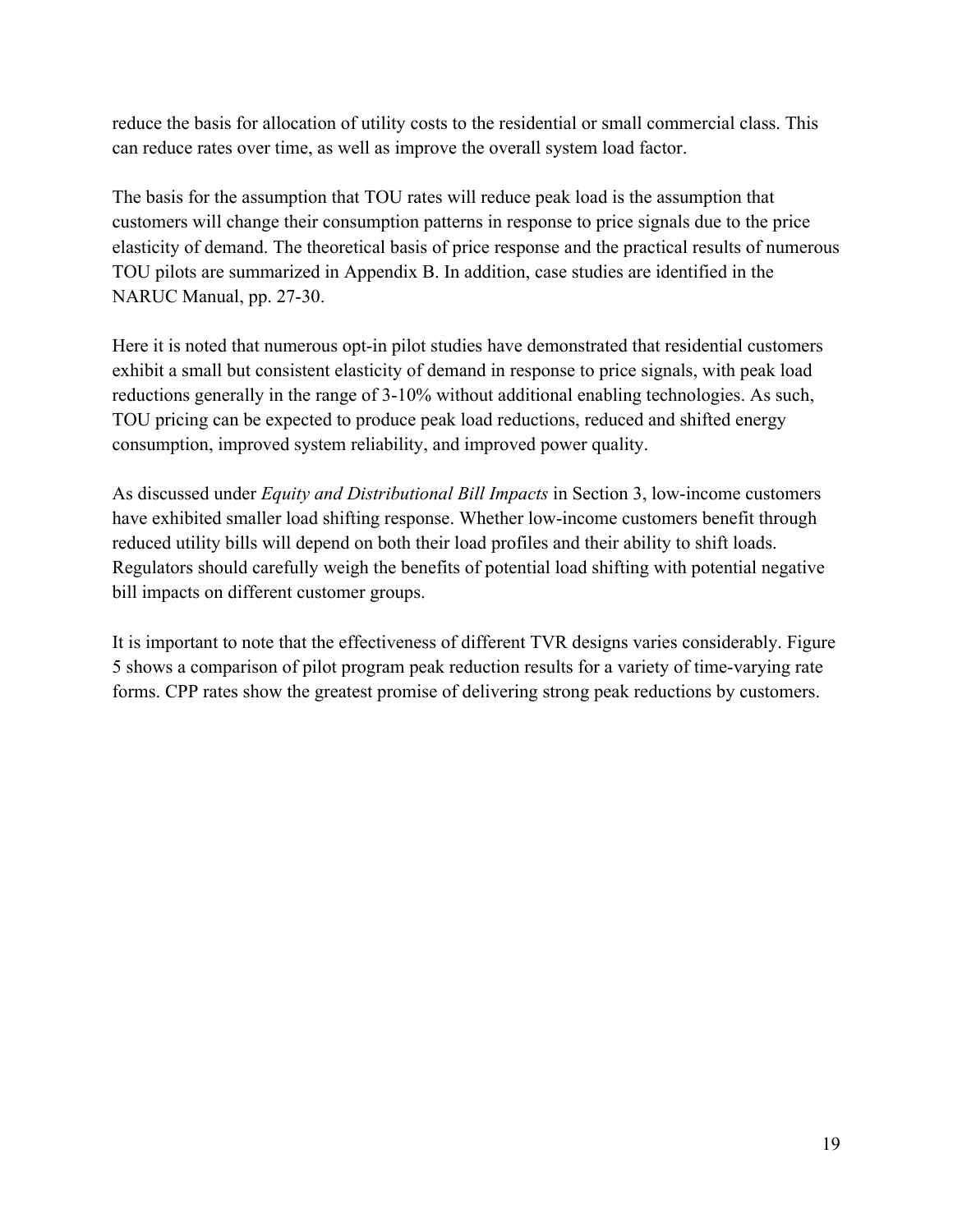

**Figure 5:** Average Peak Reduction from Time-Varying Rate Pilots<sup>15</sup>

However, there is dispute regarding the validity of extrapolating the results of short-lived opt-in pilots. There is significant evidence that opt-in customers perform better than the average customer.<sup>16</sup> Indeed, the average peak load reduction from the only full-scale implementation of a default TOU rate in Ontario, Canada, was less than 2%, but this was only measured in the second year of the program, and when short-run elasticity is expected to be low.<sup>17</sup> On the other hand, there is an expectation that over the long-term customers may make additional changes or investments that will reflect higher long-term elasticity of demand.

As evidenced by Figure 5 above, the benefits of load shifting are greatly enhanced by technology-enabled automation. Indeed, the proponents of time-varying rates often envision a world where household appliances and motors are interconnected and can respond automatically to price signals concerning the current wholesale price of electricity, or some approximation

<sup>16</sup> USDOE, Sacramento Municipal Utility District Smart Pricing Final Evaluation, September, 2014.

<sup>17</sup> The Brattle Group, "Year Two Analysis of Ontario's Full Scale Roll-Out of TOU Rates," December, 2014.

<sup>&</sup>lt;sup>15</sup> Source: Time Varying and Dynamic Pricing, RAP, 2012.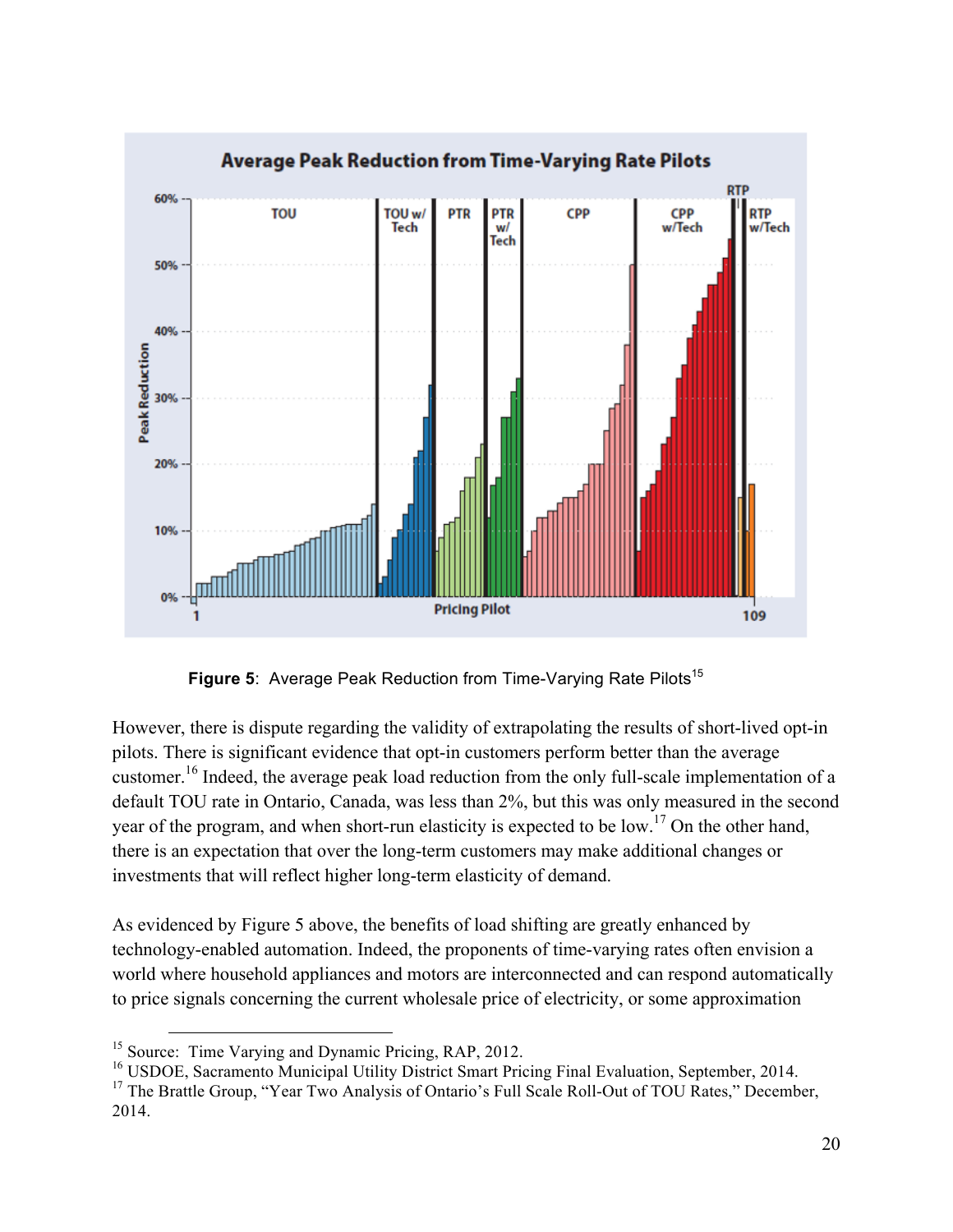thereof. However, the simplest automation – a programmable thermostat – is inexpensive at about \$20 and is easily set for specific time periods.<sup>18</sup> Most dishwashers, washing machines and dryers built since 1995 have "4-hour-delay" buttons that can shift this usage. Timer controls on electric water heaters (about 45% of US residences have electric water heaters) can provide very rapid payback, and advanced grid integrated water heating control systems can provide ancillary service benefits as well.<sup>19</sup> Smart appliances are only beginning to appear on the market and may be able to provide additional benefits. They will likely have higher up-front costs and are unlikely to be acquired by low-income households without utility system incentive programs.

Therefore, to realize the benefits of customer response to TOU price signals, regulators should consider programs that promote technology and behavioral solutions for demand response as part of any public purpose spending on energy efficiency and demand response. Regulators should compare the incremental benefits of such programs, considering both load shifting and energy reduction benefits, with the potential incremental costs of the programs.

## **Emissions**

A key objective of TOU rates is to shift usage from high-cost periods to low cost periods. In general, this will result in shifts of load from periods when inefficient power plants are the marginal resource to periods when more efficient plants are at the margin, and the environmental impacts will be beneficial. However, if the time periods are selected strictly on the basis of utility accounting costs, i.e. without taking into account the change in emissions, in regions with extensive coal capacity, TOU can shift loads from periods when natural gas is the marginal resource to periods when coal is the marginal resource. If this occurs, environmental impacts may be adverse and air quality impacts may be localized, significantly affecting local populations. Studies have found that the impact of load shifting varies geographically, depending on the resource mix and customer usage patterns.<sup>20</sup>

It is also important to take into account hourly and seasonal emission profiles of existing resources for the utility or region in question, for reducing emissions (and costs) along with the optimum time periods for adding load (that has been shifted). It may be far more beneficial from an emissions perspective to encourage load shifting to time periods during which the utility may have high levels of solar or wind generation availability, even if those time periods are not periods of lowest load.

<sup>&</sup>lt;sup>18</sup> Pricier "learning" smart thermostats – cost about \$200 retail, not including installation.

<sup>&</sup>lt;sup>19</sup> See The Hidden Battery, Brattle Associates for NRDC, NRECA, and PLMA, 2016.

<sup>20</sup> Holland, S. and Mansur, E. May, 2016. *The Short-Run Effects of Time-Varying Prices in Competitive Electricity Markets.*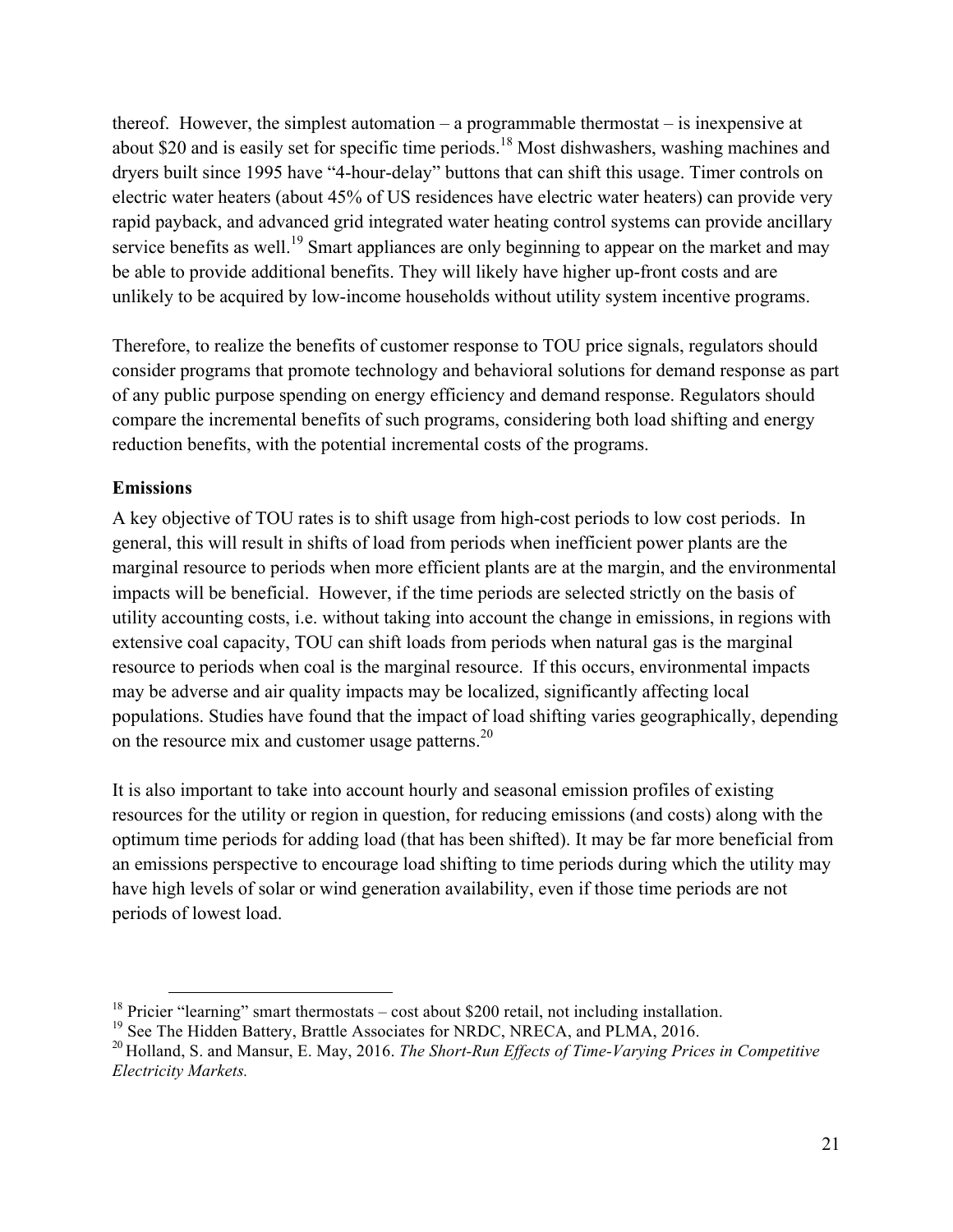#### **Effect on Behind-the-Meter DER Technologies**

Changing rate structures and the timing of pricing differentials can have a significant impact on the customer-deployed technologies on their side of the utility meter. Such differential pricing will change the economics of DER and, in theory, can encourage those technologies which reduce energy consumption during higher-priced periods.

#### *Conservation and Energy Efficiency*

There is limited specific empirical research on the effects of time-of-use rates on conservation or energy efficiency. Studies of the effects of time-varying rates in combination with automated price response technology have shown some reduction of energy consumption as well as timeshifting. $21$ 

Theoretically, given the price elasticity for residential customers described above, TOU rates should affect the relative rates at which various energy efficiency measures are adopted but the effects on overall energy use are ambiguous. As discussed above, TOU rates will typically include higher rates at higher load times and lower rates at lower-load times. High load is driven, in part, by weather that induces use of heating or cooling. Thus, TOU rates should increase the private returns to measures that improve the efficiency of building heating and cooling, building shell, and other weather-dependent loads. In contrast, time-varying rates will generally be lower when averaged over time (not weighted by load) so that the average cost of electricity for nearconstant loads, such as refrigeration, will be reduced and thereby reduce the private returns to measures that improve the efficiency of such end-uses. Theory does not inform the relative elasticities of these different uses (or times), so the net effect remains an empirical question.

There are very few studies of the time-specific elasticity of electricity demand.<sup>22</sup>

#### *Self-generation*

The effect of TOU rates on the economics of retail customers deploying rooftop solar selfgeneration depends on the structure and pricing of the rate design that applies to the selfgeneration. Net energy metering, as commonly implemented, bills customers with selfgeneration at a fixed rate applied to the net of energy inflow to and outflow from the customer. Net energy metering is not well defined with time-varying rates within a billing period.

The most natural adaptation of net metering for time-varying rates is to use a form of net billing, where inflows are charged and outflows are credited to the customer at the time-specific rates at the times of the flows. The effect of net billing using TOU rates depends upon the relative timing

 <sup>21</sup> Faruqui, A., S. Sergici, and L. Akaba. 2011. *Consumers Energy's Personal Power Plan Pilot.* Brattle Group.

<sup>&</sup>lt;sup>22</sup> Lijesen, M. *The real-time price elasticity of electricity*. Energy Economics 29(2) pp.249-258.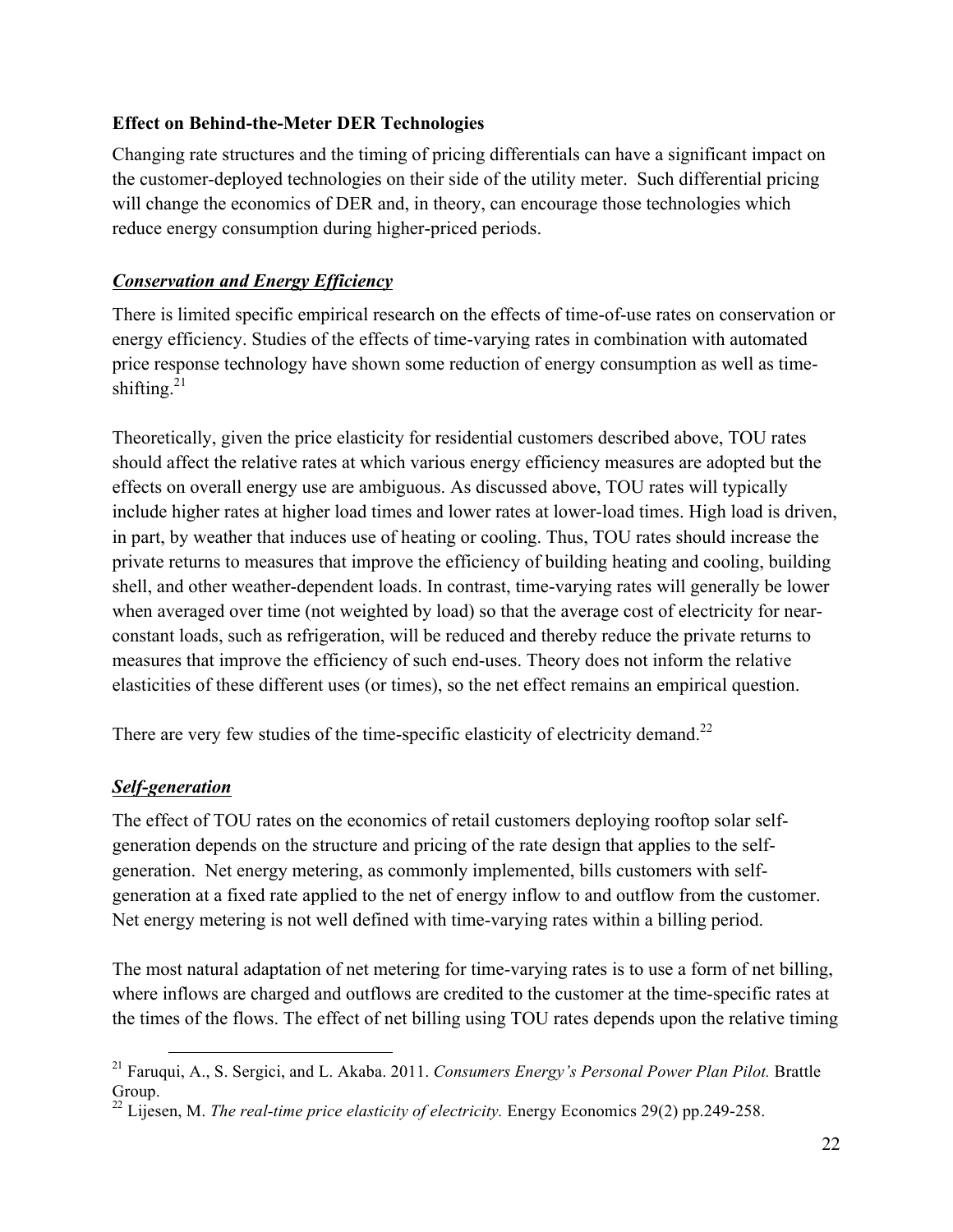of the consumption versus generation load profile. For example, in a jurisdiction with a peak pricing period from 12 to 6 p.m., any solar generation during that period would be credited at the on-peak price on the customer's monthly bill and may help the utility mitigate peak demand, avoiding system capacity costs including distribution capacity. Thus, a customer who was generally not present in the house on weekday afternoons, and thus consumed proportionately off-peak, would be able to credit higher-priced on-peak generation against lower-priced consumption.

With higher penetrations of self-generation, the economics of self-generation depend even more on how time-of-use rates are constructed. In Hawaii, for example, the current level of solar generation is high enough that the peak period of consumption net of solar generation is changing to later in the day due to large amounts of retail and wholesale solar generation<sup>23</sup>. In that context, TOU rates designed to signal the utility's relative cost based on customer inflows, i.e. a peak period of 5 p.m. to 10 p.m., result in midday (pre-5 p.m.) solar output receiving reduced credit. Indeed, Hawaiian Electric has introduced an opt-in TOU rate design with the lowest prices during the solar day, and the highest prices after.



Interim Time-of-Use Rates\*

 <sup>23</sup> Denholm, P., et al. 2015. *Overgeneration from Solar Energy in California: A Field Guide to the Duck Chart.* NREL/TP-6A20-65023. National Renewable Energy Laboratory.

 $24$  Source: Hawaiian Electric.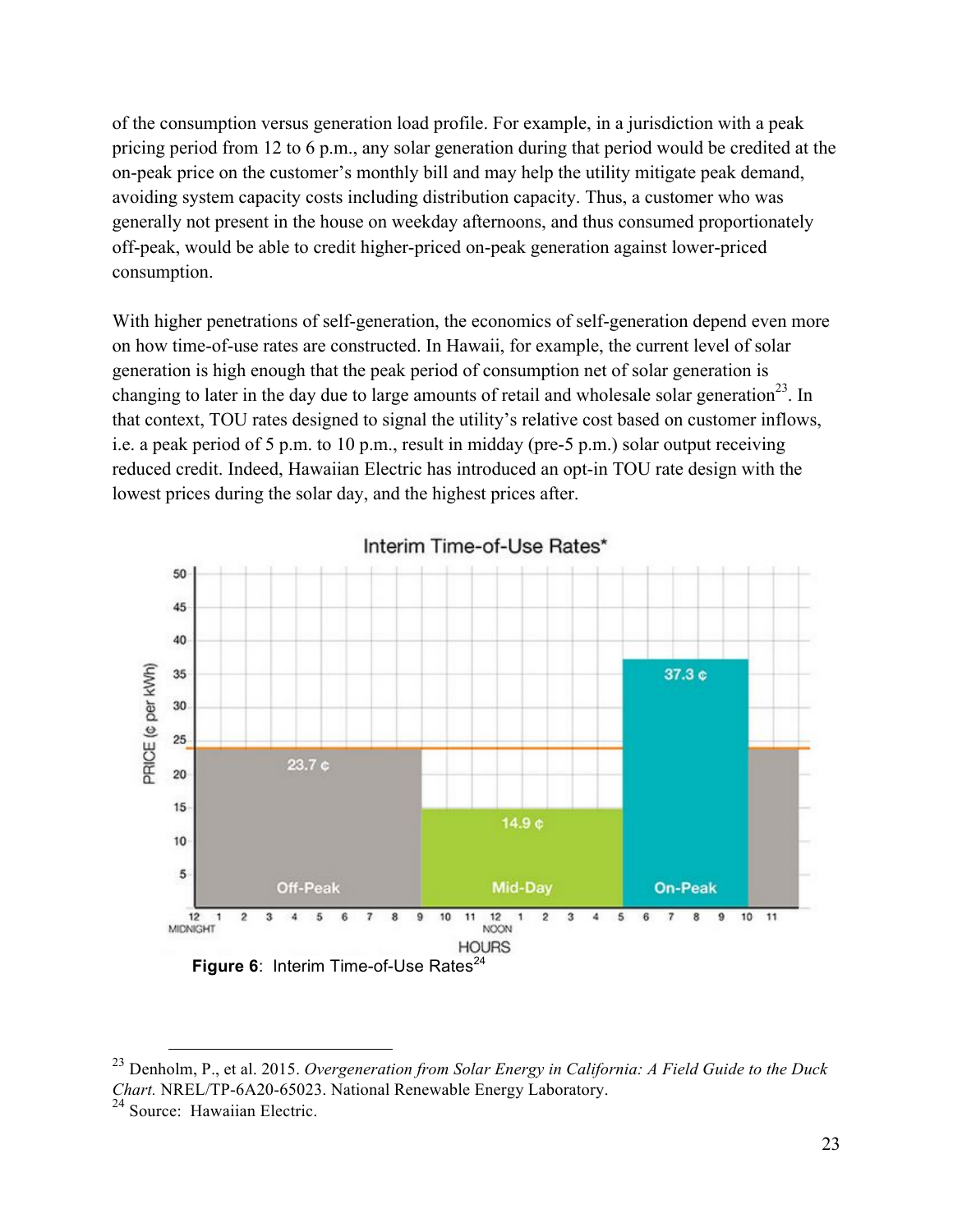Applied to solar customers, this rate would credit solar production at a lower rate, and charge them at a higher rate for consumption during the non-solar hours, thus lowering the benefits from rooftop solar. The effect would be to collect a significant contribution to the utility system from solar customers who produce as many kilowatt-hours as they consume, without imposing a fixed charge or demand charge on these customers that would discourage efficiency. Some states have considered creating opt-in TOU rates for all customers, but making them mandatory for customers with on-site generation.

The appropriate design of time-of-use rates under high penetration of non-dispatchable generation is an unsettled question. These TOU rates in Hawaii can still work for solar customers given the high overall level of rates. In states with lower costs, similar higher solar penetration levels resulting in similar TOU structures could result in stretching any payback period beyond a customer's personal economic threshold or potentially eliminate any financial benefit for installing rooftop solar. In these situations, integration of other forms of DER, including demand response and storage technologies, with rooftop solar may be the only option for continued deployment of rooftop solar over the longer term.

## *Considerations Regarding Advanced Metering*

Many jurisdictions have considered the roll-out of advanced metering infrastructure (AMI), aka "smart metering." Smart metering generally includes a digital meter capable of recording hourly consumption, a data collection and communications network for transferring that data remotely to the utility, and a meter data management system to make the data useful.

Benefits cited by proponents of AMI often include the following operational benefits:

- Reduced distribution company operating costs of meter reading, service disconnection and service restoration
- Transformer right-sizing to improve reliability and reduce losses
- Line phase-balancing to reduce losses
- Offering of critical peak pricing or demand response programs to reduce peak demand
- Better outage detection and service restoration
- Improved capture and availability of interval energy usage data

Concerns with AMI include the following issues:

- The cost of meter replacement, two-way communication systems, and data management systems, and the extent to which projected benefits will be achieved
- The extent to which AMI represents the most cost-efficient means of achieving state utility system and policy objectives
- Threats to the economic security of lower-income residential consumers from implementation of remote service disconnection capabilities of AMI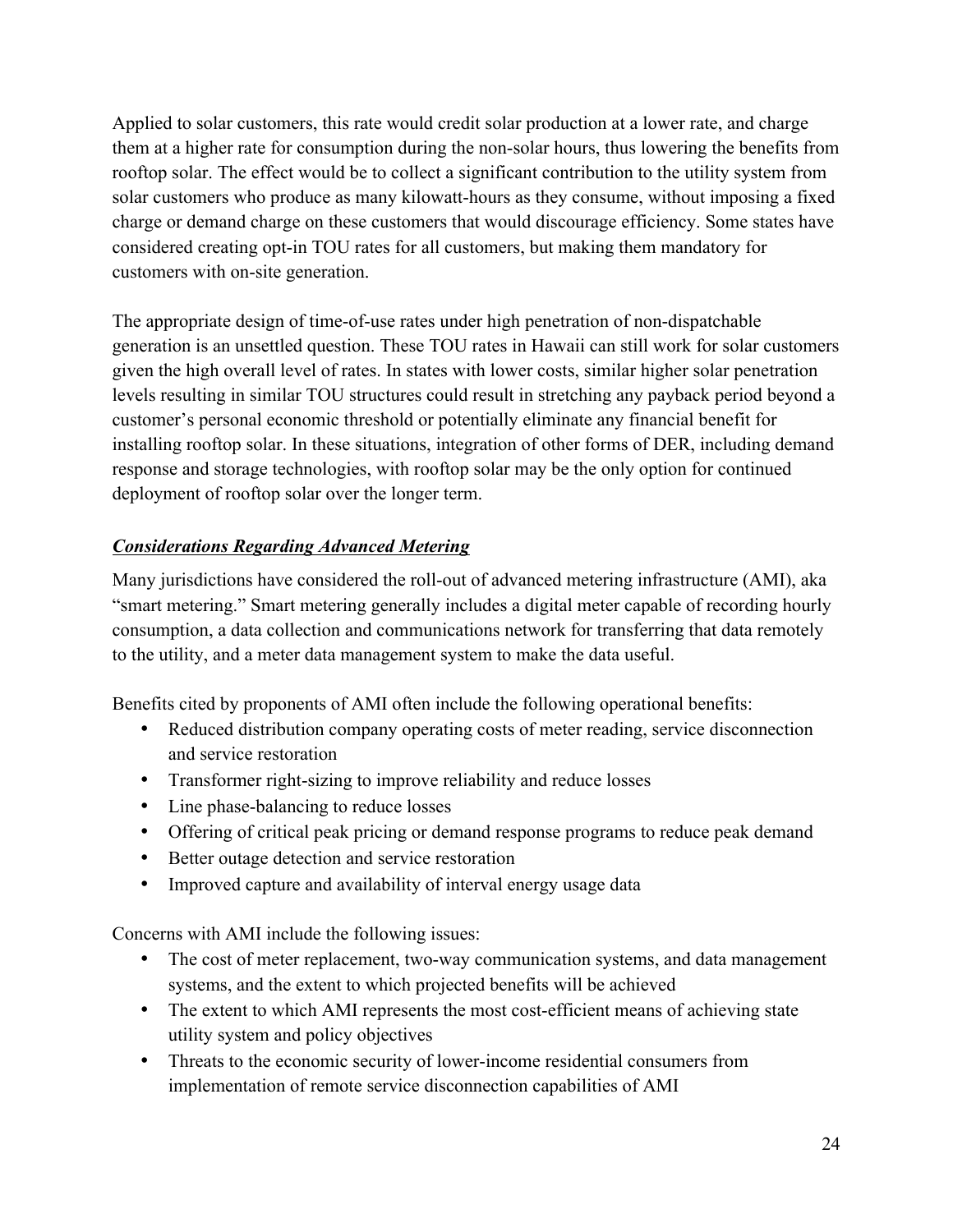• Penalties to residential consumers most vulnerable to adverse impacts of service reduction or curtailment

It is important to keep in mind that while an AMI system may more readily enable the implementation of TOU rates, AMI is not required for TOU rates since the periods and pricing are fixed up-front. Meters with multiple registers can be read with conventional meter reading equipment. In this way, the use of TOU rates is fundamentally different from the use of CPP or RTP rates.

A review of the relative upfront capital costs and the benefits of the infrastructure investments said to be required by the implementation of new rate structures must be carefully considered before reconfiguring existing meter infrastructure or installing new or additional metering technologies.25 Critically, many of the grid operational benefits, aside from reduced meter reading costs, may not materialize at all if the billing system data is not integrated into the grid operations software system in a manner that allows the distribution engineers to actually use the data for planning and/or operations. At least one study by the Division of Ratepayer Advocates in California found that the costs of AMI metering for one California utility significantly exceeded the forecast of \$1.6 billion, and the benefits did not materialize to the extent forecasted. 26

#### **Impacts on Customer Bills Due to Reduced Generation Costs**

A primary potential benefit of TOU rates is a reduction in customer bills resulting from shifting load from high-priced peak periods to lower-priced periods. Such load shifting could reduce total generation energy costs due to a shift in the wholesale price curve, and can also reduce generation and transmission capacity costs by reducing the need for more expensive peaker plants and related transmission investments. These changes could in theory benefit residential customers through lower total revenue requirements and better cost allocation of generation capacity costs.

In evaluating this potential benefit, commissions should carefully consider 1) the potential for load shifting in the relevant jurisdiction; 2) the relative costs of alternatives to reduce peak demand; and 3) whether system-wide peak load reduction will impact the need for new generation and transmission capacity required in the jurisdiction.

<sup>&</sup>lt;sup>25</sup> P. Alvarez. 2014. Smart Grid Hype and Reality: A Systems Approach to Maximizing Customer Return on Utility Investment.

 $^{26}$  California Division of Ratepayer Advocates. Hieta, K., Kao, V., and Roberts, T. Case Study of Smart Meter System Deployment: Recommendations for Ensuring Ratepayer Benefits. March 2012.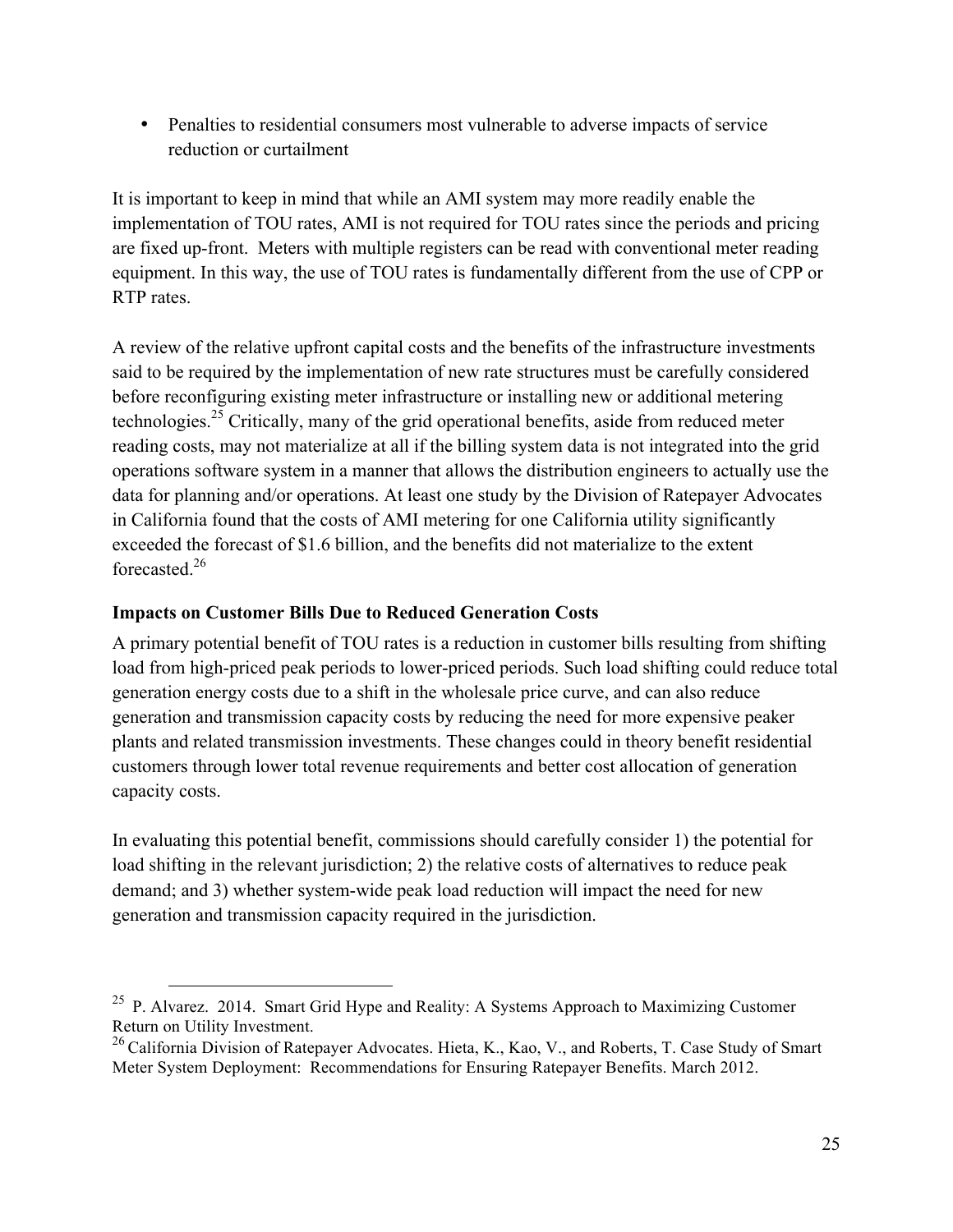The potential to reduce generation capacity depends on whether the changes in residential load profiles impact the need for new generation capacity to meet resource requirements. While reducing peak load would initially seem to reduce the need for peaker plants, TOU rates may be too blunt an instrument, as they may not capture the actual system peak load hour in any particular year, which could then be used for peak demand forecasting. CPP rates are more targeted towards the actual peak hours, but such rates may be difficult for residential customers to respond to, since they are not known until as late as one day in advance. Moreover, response to CPP rates may provide a near-term benefit for those customers able to respond but may not significantly reduce the allocation of costs to the residential class as a whole. A commission should carefully consider the drivers of new generation and transmission capacity in its jurisdiction and study the degree to which a change in overall residential load profile would impact those drivers and cost allocation to the class.

#### **Equity and Distributional Bill Impacts**

Residential rate design impacts the allocation of costs within the customer class. For example, a tariff using only flat volumetric pricing (price per kilowatt-hour) allocates costs proportionately to electricity consumption, so all customers whose total consumption is less than that of the average customer will pay lower than average monthly bills. On the other hand, a hypothetical tariff that charges every customer a flat fee (aka, a large fixed charge) would cause all customers to pay virtually the same amount per monthly bill, regardless of how much it costs to serve their needs, how much capacity they require, how much electricity or distribution service they consume, or when they use it. A two-part rate with a fixed customer charge and a flat volumetric rate distributes costs between these two extremes. The higher the fixed charge, the less differentiated the monthly bills will be among customers with different consumption totals.<sup>27</sup>

Inclining block rates (aka, tiered rates) favor customers who use less than the average amount of electricity during a billing cycle by charging less for some "baseline quantity" of electricity. In other words, if rates change from a flat rate to an inclining block rate, some of the revenue requirement collected during the billing period will shift from customers consuming less than average to customers consuming more than average. In many cases, this is cost-based, reflecting higher costs for incremental resources, more peak-orientation of larger users, or a simple percustomer allocation of a limited low-cost resource. The baseline amount can be uniform for all customers, or can be differentiated based on housing type and climate zone.

Similarly, TOU rates favor customers whose load profile is better than the average, meaning those customers whose proportion of monthly consumption during the on-peak period is less

 $27$  Extensive litigation in every state concerns the question of whether "cost causation" due to the nature of utility costs justifies fixed charges on residential customers. This paper does not concern itself with the issue of fixed charges, though as environmental and consumer advocates we favor lower fixed charges based both on cost causation and on other rate design principles.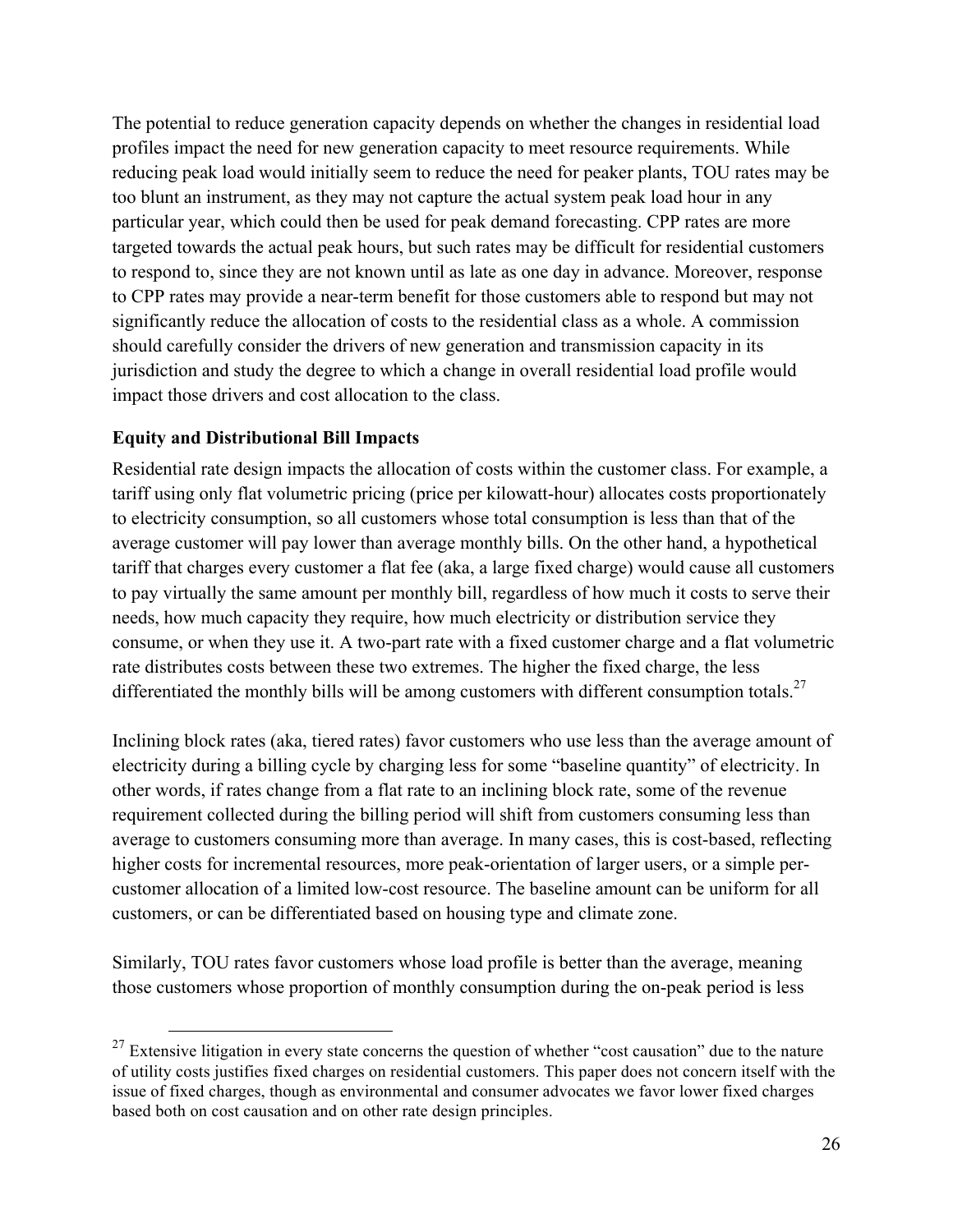than the average proportion of on-peak consumption. TOU rates increase the bills of customers who use more energy on-peak, meaning they have a worse than average load profile.

On most systems with summer peaks, TOU rates could thus increase the cost of air-conditioning service, and reduce the cost of lights, appliances, and other non-peak oriented uses. If customers can control loads, like water heating, laundry, or dishwashing by the use of technology or changed behavior, or choose to do without some level of peak-oriented consumption, they can reduce their usage during the pre-set and known on-peak periods and their monthly bills under TOU rates.

Research in most jurisdictions has shown that on average lower income customers use less electricity,<sup>28</sup> and use proportionately less electricity during peak periods. Such lower usage customers would thus benefit from a change in rate design from a flat rate to either an inverted tier rate or a TOU rate. On the other hand, there is evidence<sup>29</sup> that lower-income customers have less discretionary load to shift than higher-income customers (e.g., they have lower elasticities of demand), and lower-income customers have less discretionary income to spend on automation and enabling technologies, especially if those technologies (for example, smart thermostats) are fixtures that would not be cost-effective for a renter with a short time horizon. It is important that deployment of TOU rates include programmatic assistance to low- and moderate-income customers to adapt to the changes.

#### *Bill Volatility Impacts*

TOU rates and inclining block rates have one shared trait that is a potentially negative impact for customers: bill volatility. Unexpected changes in consumption due to weather variability can disproportionately amplify customer bills. For tiered rates this might occur because a larger percentage of consumption than normal would be billed at a higher tiered rate, so that the monthly bill would increase by proportionately more than just the increase in consumption. For TOU rates this might occur because a larger percentage of consumption occurs during the onpeak period, again amplifying the bill increase by a larger percentage than just the increase in consumption.

Customers value bill stability, and tend to become confused and irritated when bill increases do not appear to be linked to increases in consumption that the customer has consciously caused. These impacts depend on the details of the rate design. Bill volatility is exacerbated by larger tier differentials for inclining block rates, or by large on/off peak ratios for TOU rates. A commission

<sup>&</sup>lt;sup>28</sup> National Consumer Law Center, Median 2009 Household Electricity Usage (KWH) by Poverty 150% Status, 2014.

 $29$  There are various studies showing differential responses by low-income customers. See, for example, Nexant, California Statewide Opt-In Time-of-Use Pricing Pilot: Interim Evaluation. April 11, 2017.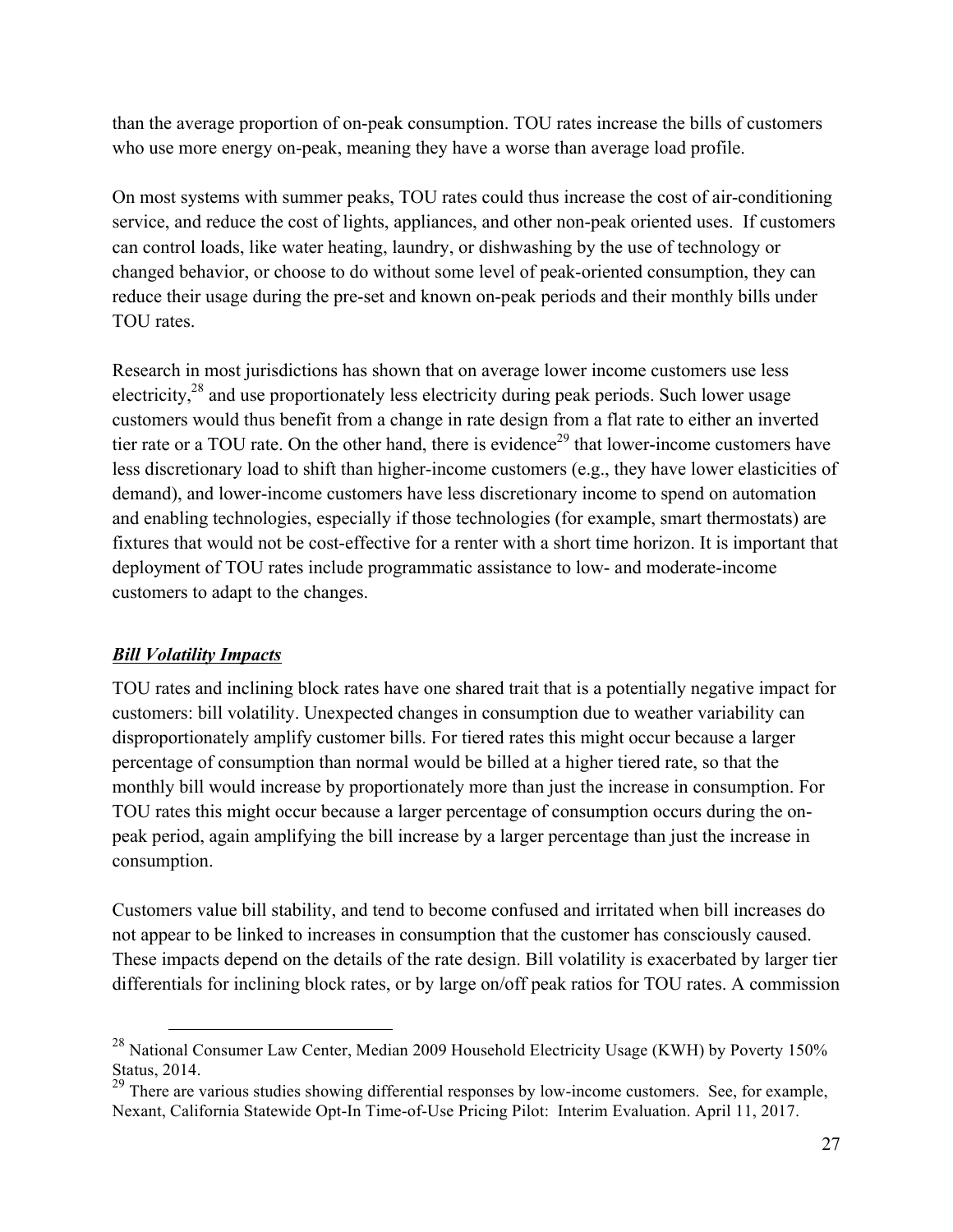must evaluate the relative benefits of either inclining block or TOU rates against the potential harms of volatile bills in determining the exact design of the rate. In this regard, historical consumption variability in the utility service territory should also be considered.

#### **Consumer Protection for Residential Customers**

There are features that can be incorporated into proposals to implement TOU rates to help mitigate many of the potential harms to the most vulnerable residential consumers. As indicated above, an opt-in structure, particularly for LMI customers, can protect customer choice and ensure that those customers who can most benefit from the rate will participate. Additional consumer protections include the following:

- Implementation of meaningful pilot programs to determine how different groups of consumers respond to the proposed TOU rate and the extent to which the rate option results in financial benefits or harms among segmented groups of residential consumers, and the impacts on consumption levels and system peak loads;
- "Shadow billing" where consumers receive full information about what billing under the full range of rate options would have been given existing usage level and timing of consumption;
- Increased distribution through utility programs of smart appliances (refrigerators, water and space heating equipment, cooling equipment) and advanced energy management equipment (smart thermostats, internet and cell phone controls) in low- and moderateincome households;
- Enhanced low- and moderate-income energy efficiency programs, featuring whole-house, deep retrofit design and zero upfront contribution or financing from income-eligible program participants;
- Improved opportunities for low- and moderate-income customer access to distributed solar resources, including community solar projects; and
- Simple and clear consumer education.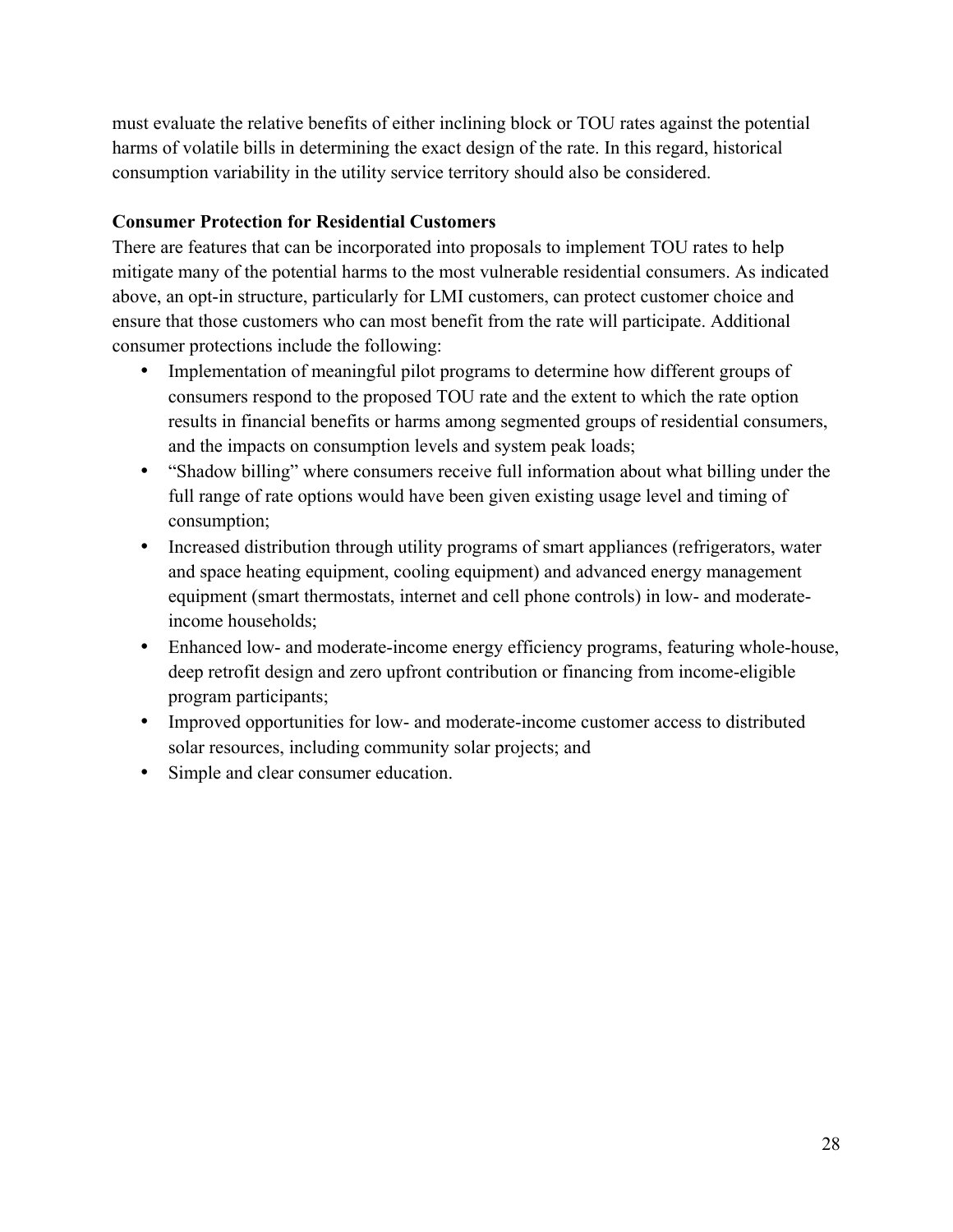## 4.0 Alternative Means of Achieving TOU Pricing Goals

It should be recognized that adjusting prices and rate structures is but one method to promote peak load reduction and its attendant benefits. There are other options. For example, direct load control of customer air conditioners has been utilized by many summer-peaking utilities to reduce air conditioner load, with neither TOU rates nor AMI systems. Such programs allow the utilities to remotely cycle air conditioner compressors with very rapid response times. The utilities have to install a communications network and install a device on the external compressor of a central air conditioning system. Utility direct load is also accomplished with timers or active controls of electric water heaters.

Peak-time rebates (PTR) which provide a credit for reducing load during critical periods, without a surcharge for increasing load, has been effective in Maryland and other states. The peak load reductions, as shown in Figure 5, are nearly as impressive as for critical peak pricing, without the customer impacts of other forms of TVR.

A reasonable question for commissions is whether other means of accomplishing peak load reduction may be either more cost effective, or have fewer negative consequences, than adjusting prices through TOU or CPP rates. For example, if additional metering is required to implement TOU rates, such an investment could be compared to the investment in a direct load control program.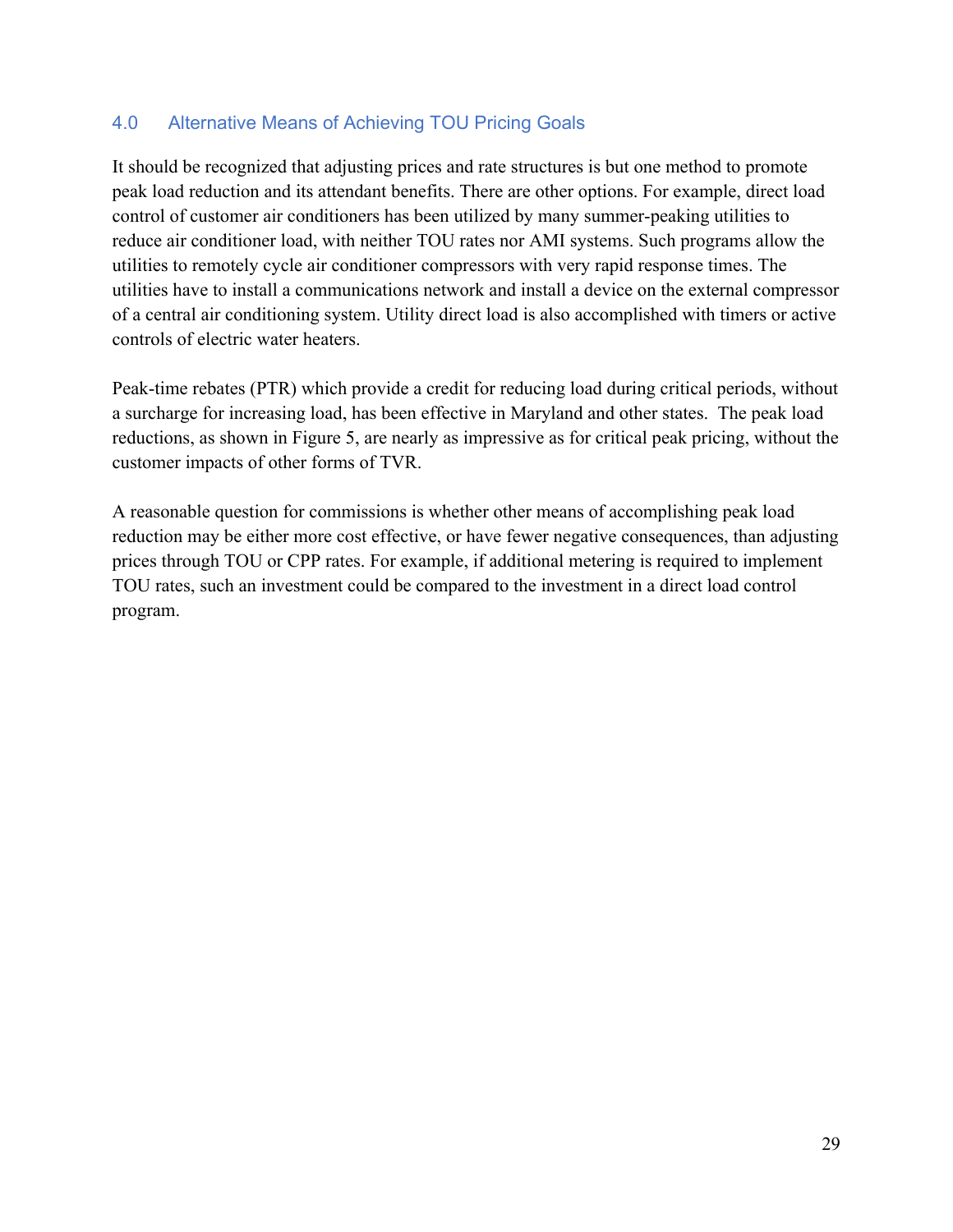## 5.0 Guiding Resources

The authors believe it is useful for regulators to have goals, principles and objectives in mind when evaluating significant changes to rate structure and design. The need to take into consideration State and local policy goals and objectives has been noted above. Sources of guiding principles for ratemaking more generally, and for addressing the growth of DER on utility systems are discussed below.

#### **Lessons from Bonbright: The Bonbright Criteria**

Professor Bonbright's famous 1961 work, "Principles of Public Utility Rates," outlined eight criteria of a sound rate structure. It is useful to consider how TVR, and in particular TOU rates, fare under these criteria. The following summary addresses each criterion.

#### **1. The related, "practical" attributes of simplicity, understandability, public acceptability, and feasibility of application.**

Simplicity: TOU rates may not be viewed as simple by some, especially in comparison to widely used pure volumetric energy rates. While the time periods can change over time, the concept of volumetric charges tied to specific, predefined high and low use time periods is a natural extension of current rate designs.

Understandability: The peak time pricing concept will also be familiar to those who have experienced higher highway toll prices during peak periods, or paid for parking during baseball games or other events, and should facilitate customer education.

Public acceptability: TOU rates may not be readily accepted by portions of the residential customer base, such as those who may find it difficult to adjust the timing of their energy use due to work structures, medical devices, or other reasons. But those who see the opportunity to reduce utility bills by responding to the clear price signals included in TOU rates will likely be willing to try them. As such, these charges should be piloted first and then rolled out more broadly as an alternative rate option before mandatory imposition is considered.

#### **2. Freedom from controversies as to proper interpretation.**

Proper interpretation of TOU charges should be clear for customers who can prepare for and manage appliance use and electricity consumption in advance. Regulators should assure that various stakeholders representing different interests would interpret the TOU rate in the same way.

#### **3. Effectiveness in yielding total revenue requirements under the fair-return standard.**

Rate structures that establish an effective relationship between billing parameters and cost causation are reasonably likely to yield total revenue requirements following implementation. TOU rate structures are designed to encourage reduced consumption during peak use periods which also drive utility costs to a large degree. To the extent customers respond to the peak time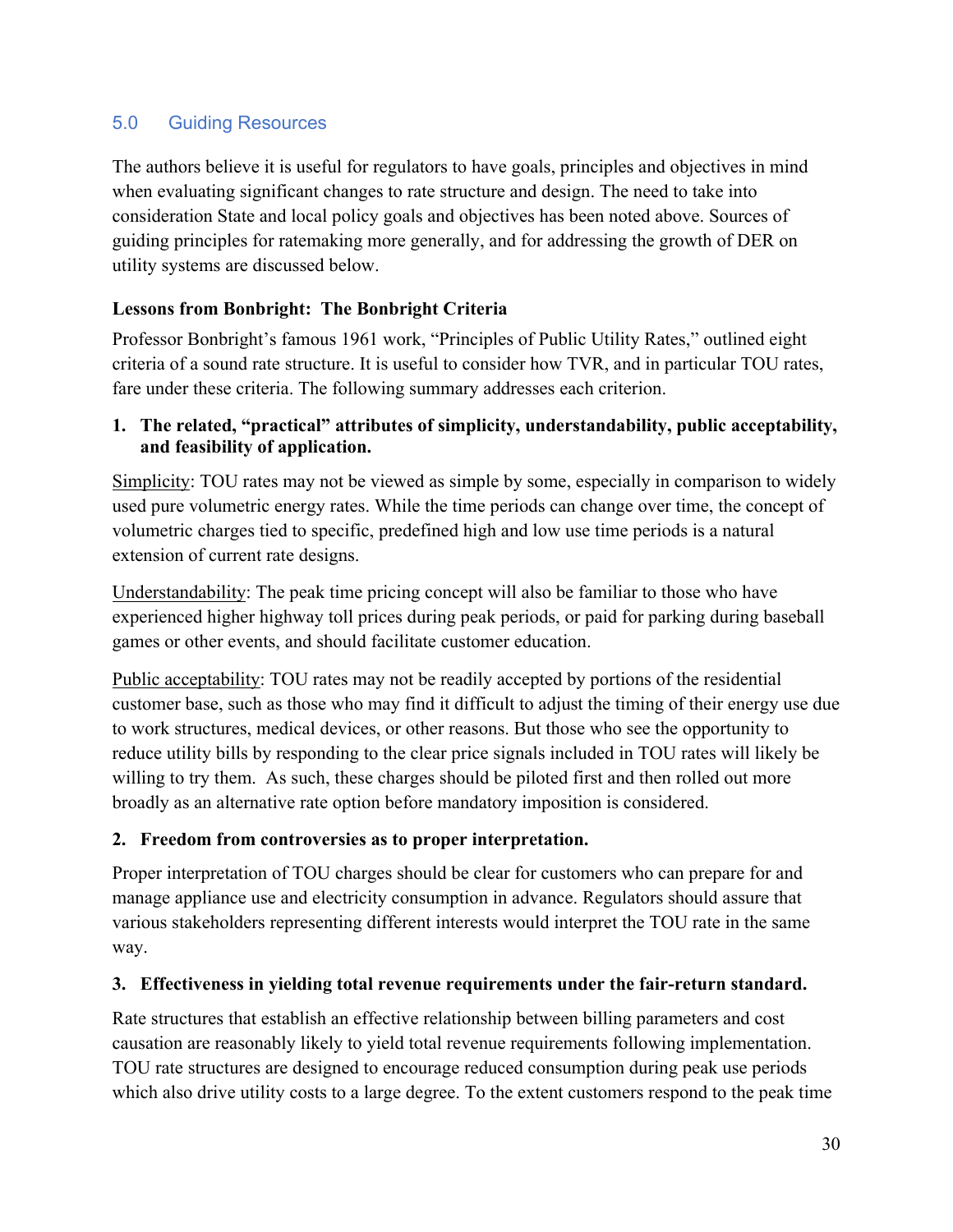price signal, utility costs should be reduced. Thus the link with cost causation is strong, and achieving total revenue requirements is more assured. It is equally important to note, however, that there may be a significant lag between avoided consumption and avoided capital investment costs.

#### **4. Revenue stability from year to year.**

If utility short-run costs vary consistently with their TOU rates, then TOU rates will stabilize utility revenues relative to costs. However, a pre-set TOU rate that recovers a large share of revenues during temperature-sensitive periods will actually reduce utility revenues significantly in a mild year. If most system capacity costs are fixed, it will not track costs as well as a non-TOU rate. This is becoming a larger challenge with the introduction of capital-intensive renewable and storage resources, where fewer and fewer costs vary in the short-run, but many of these (fixed) costs are incurred to meet peak period needs.

#### **5. Stability of the rates themselves, with a minimum of unexpected changes seriously adverse to existing customers. (Compare: "The best tax is an old tax.")**

If small customers use technologies or behavioral changes to reduce consumption during peak hours, utility revenue will decrease and over time utility costs will also decrease, potentially avoiding the need for new investments. This more closely correlated revenue/cost relationship inherent in TOU rates should result in a diminished need for rate proceedings. A more dynamic rate design (CPP or RTP) leads to less rate and bill stability for customers.

#### **6. Fairness of the specific rates in the apportionment of total costs of service among the different customers.**

In theory, rates that are more closely tied to cost causation will be more fair to customers and result in better apportionment of cost responsibility among customers. Those that consume more, especially during high cost hours, will pay more. Apartment dwellers use less than suburban homeowners and will pay less (if individually metered).

#### **7. Avoidance of "undue discrimination" in rate relationships.**

As for the previous criterion, the improved cost causation relationship should minimize the potential for undue discrimination.

#### **8. Efficiency of the rate classes and rate blocks in discouraging wasteful use of service while promoting all justified types and amounts of use:**

- (a) in the control of the total amounts of service supplied by the company;
- (b) in the control of the relative uses of alternative types of service (on-peak vs. off-peak electricity, Pullman travel vs. coach travel, single party telephone service vs. service from a multi party line, etc.).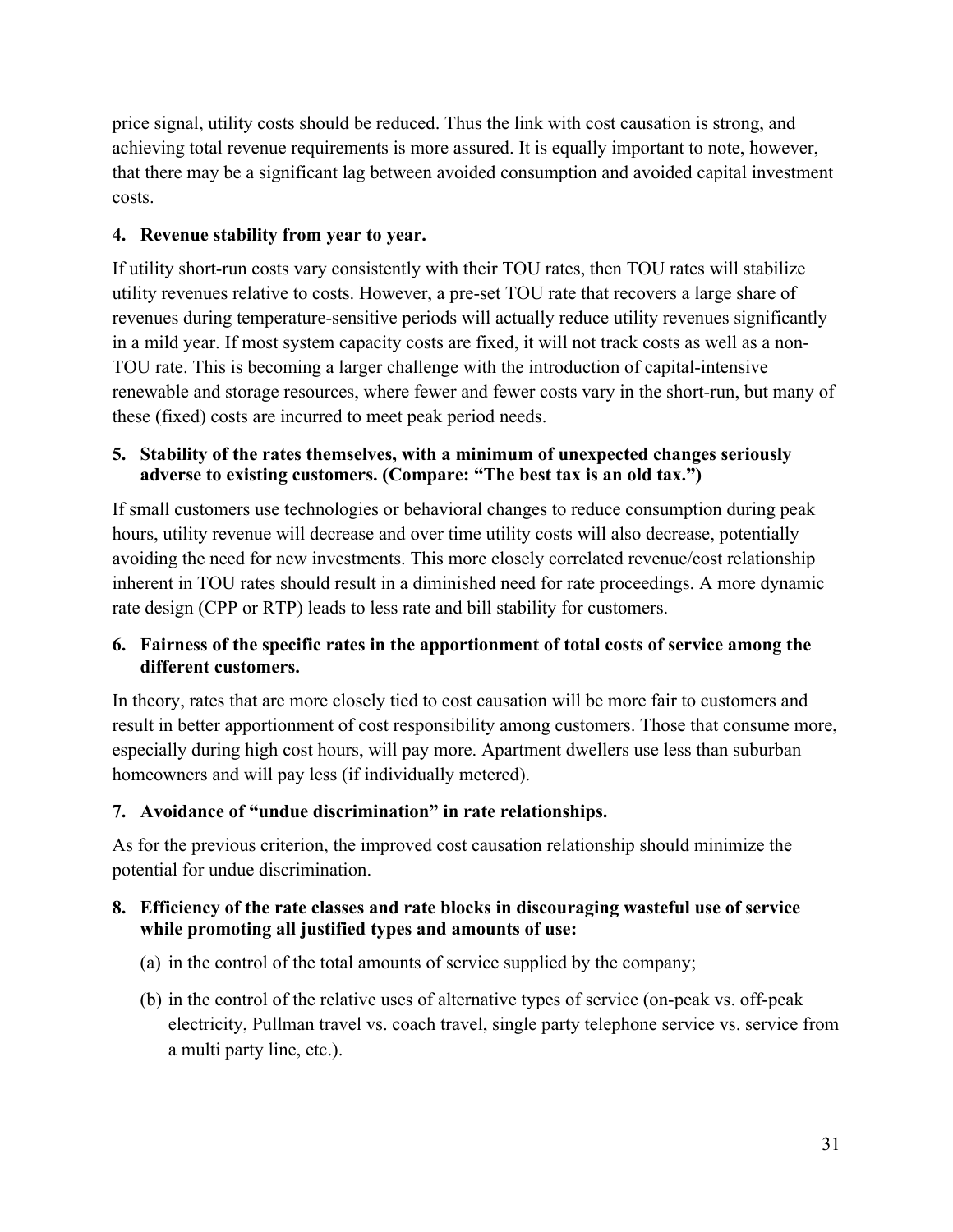In comparison to price signals associated with conventional volumetric energy charges, volumetric TOU rates with higher peak prices further the discouragement of wasteful uses of service during periods when reductions in consumption can reduce utility costs. In addition, the hybrid approach of incorporating an inverted block structure into each time period can both protect vulnerable customers while further enhancing the price signal to reduce consumption.

Finally, the authors of this paper support the concept of **customer agency.** In other words, customers should have increased energy choice and control, to facilitate the basic right of energy self-determination. As part of this evolution, utilities should be required to educate consumers as to which available rate design will provide them with the lowest energy bills.

#### **NARUC DER Manual Guidance**

Unlike with flat rates, customers need to be aware of usage throughout the day and the month to respond to the price signals in a time variant rate (NARUC Manual, p. 26). A customer may increase savings, if that customer uses energy in response to the price signal (NARUC Manual, p. 26).

The NARUC Manual, referenced throughout this paper, does not make recommendations or reach conclusions as to appropriate rate designs to be utilized by its members in different jurisdictions. Instead it lays out a background on the principles of rate design to provide the regulator with the pros and cons of different designs and compensation methods. It outlines questions to support an investigation and how to use some of the details to support a decisionmaking process. It expressly advises regulators to look closely at data, analyses and studies from its particular service area before any actions are taken. The section entitled 'A Path Forward for Regulators' offers a decision framework for change (NARUC Manual, pp. 143-148). This paper endorses such an approach and endeavors to augment the thinking on TOU rates so that all involved understand the options and inherent trade-offs in its implementation. Further, the authors endorse a deliberative, collaborative process to understand the impacts of decisions made or to be made. "Reforms that are rushed and not well thought out could set policies and implement rate design mechanisms that have unintended consequences..." (NARUC Manual, p. 62).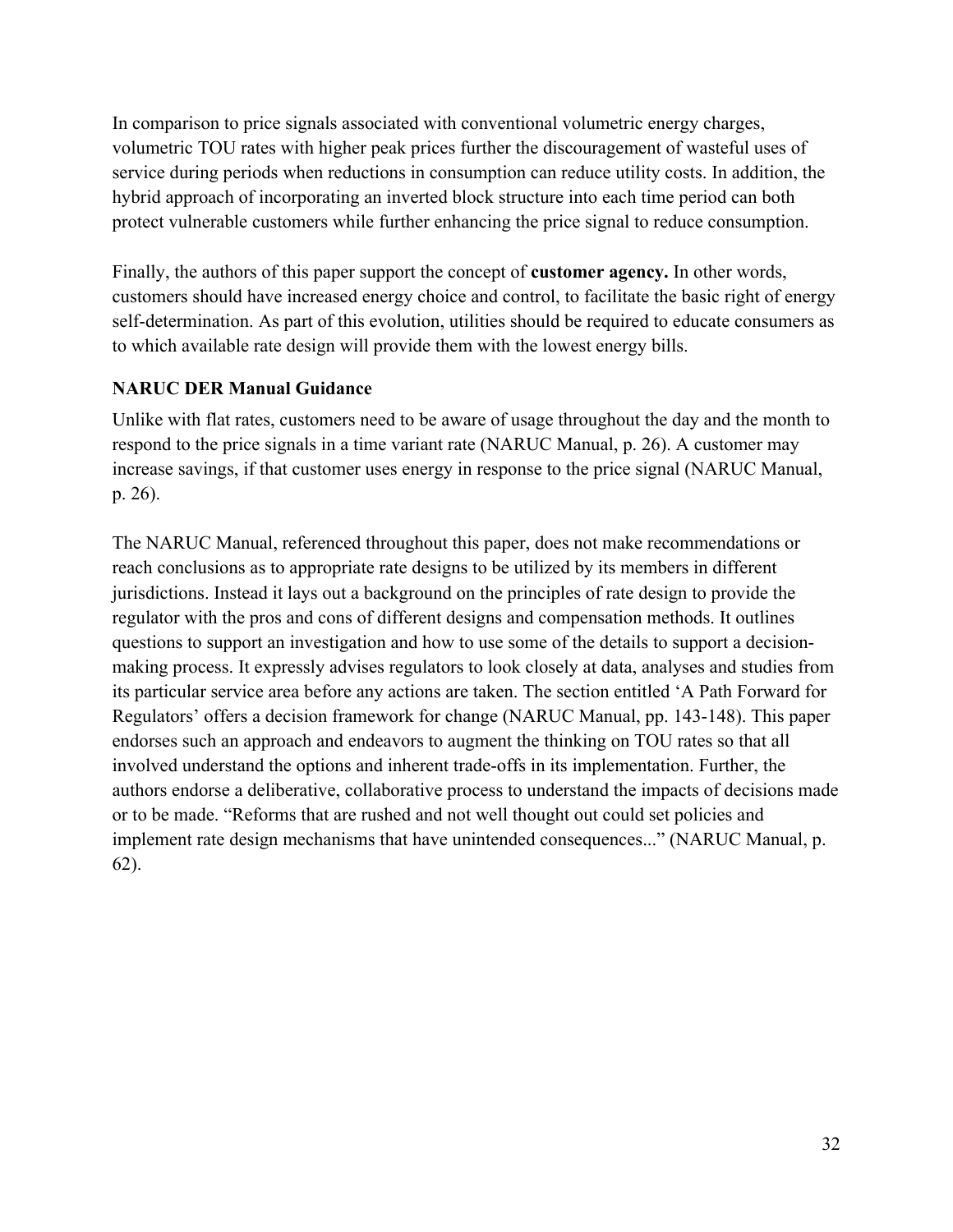## 6.0 Conclusions

There are several basic forms of TVR rates, with TOU rates being the most well-known and commonly practiced today. The broad range of prospective TOU rate design options provide flexibility in achieving stated policy goals and objectives, while carrying the potential to address the overall cost levels and causative factors of the utility. Important questions remain as to the degree to which residential customers at all socio-economic levels are able to respond to the new price signals.

Some residential loads can be controlled more easily than others. For example, electric water heaters and electric vehicle charging are relatively large loads that can be easily controlled. Offering TOU rates only to customers with these types of loads, together with education and technology to take advantage of TVR rates, may be a reasonable first step in TOU deployment.

Customers should have 1) the information to determine which utility rates are best for them; and 2) the opportunity to easily choose those optimal rates. This suggests more than just a superficial "customer choice," and the ability to make a meaningful choice among viable alternatives, with easy-to-use tools to help them determine the best option. Until there is more data concerning bill impacts and distributional effects, commissions are encouraged to evaluate TOU rates as compared to other alternatives, including flat rates and inclining block rates, and consider the relative costs and benefits of alternative mechanisms for peak load reduction.

Following are key recommendations and points for regulators considering residential TOU rate proposals:

- Require explicit up-front identification of the utility system and policy objectives to be achieved with a TOU rate, such as economic efficiency, deployment of DER technologies, peak load reduction, emissions reduction, and/or more equitable cost/benefit allocation.
- Rather than confining evaluation to TOU rates alone, identify and evaluate the costs and benefits associated with the full range of alternatives to achieving identified goals, such as tiered rates, utility direct load control programs, peak time rebates, or greater efficiency spending.
- In evaluating impacts on customer bills, carefully consider the drivers of new generation as well as new transmission and distribution capacity in the relevant jurisdiction and study the degree to which a change in overall residential load profile may occur and impact those drivers and cost allocation to the customer class.
- To help make TOU rates both effective and understandable, keep the rate design to a relatively few time periods (e.g. 2-3) that are well-synced with underlying system costs;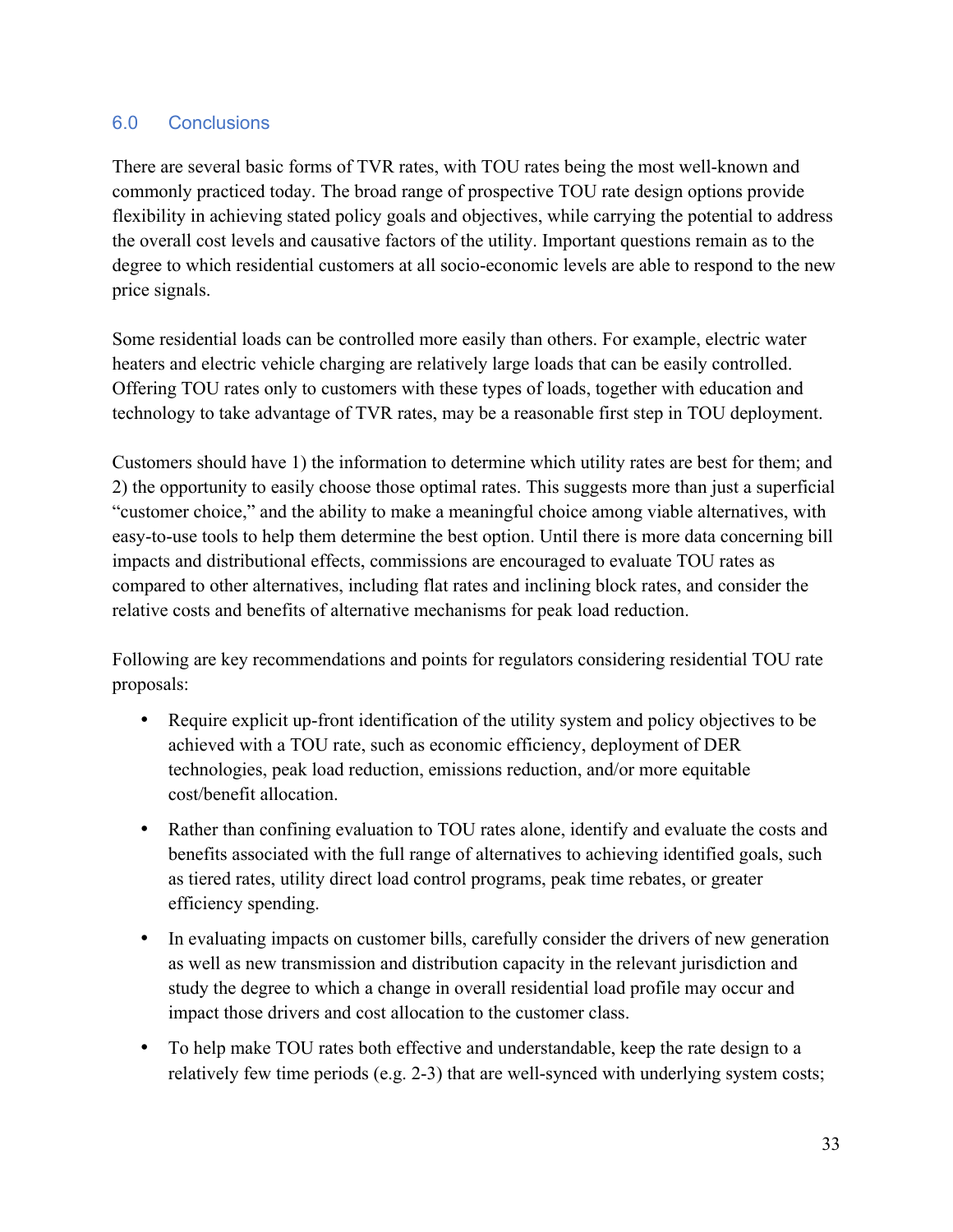ensure the pricing differences are appropriate; and consider closely the length of the onpeak price period to facilitate customer adoption and load response.

- Ensure customers have the advance education and technology they need to respond. Use the following types of programs to achieve this: pilots such as implementing TOU rates with segments of customers with larger loads that are easier to control, like electric water heaters or electric vehicle charging; shadow billing for a year to give customers a chance to understand how they will be affected; and distribution of smart appliances such as timer controls or grid-integration for electric water heaters, or smart thermostats for space conditioning, if such distribution is found to be cost-effective based on incremental demand response benefits.
- If emissions reductions are a stated goal, carefully study what resources will run more as a result of load shifts – such as gas vs. coal vs. hydro or solar or wind – to inform structuring of periods that will result in maximum potential emissions cuts.
- TOU rate design is generally consistent with customer-sited solar deployment, but the extent to which they are compatible for the residential consumer is highly dependent on the rate design that applies to the self-generation. While TOU peak pricing periods often coincide with solar photovoltaic (PV) peak production periods, this will vary from utility to utility, state to state and region to region.
- TOU rates can easily be combined with inclining block rates to provide a more powerful price signal, as has been done in several states including California and Washington.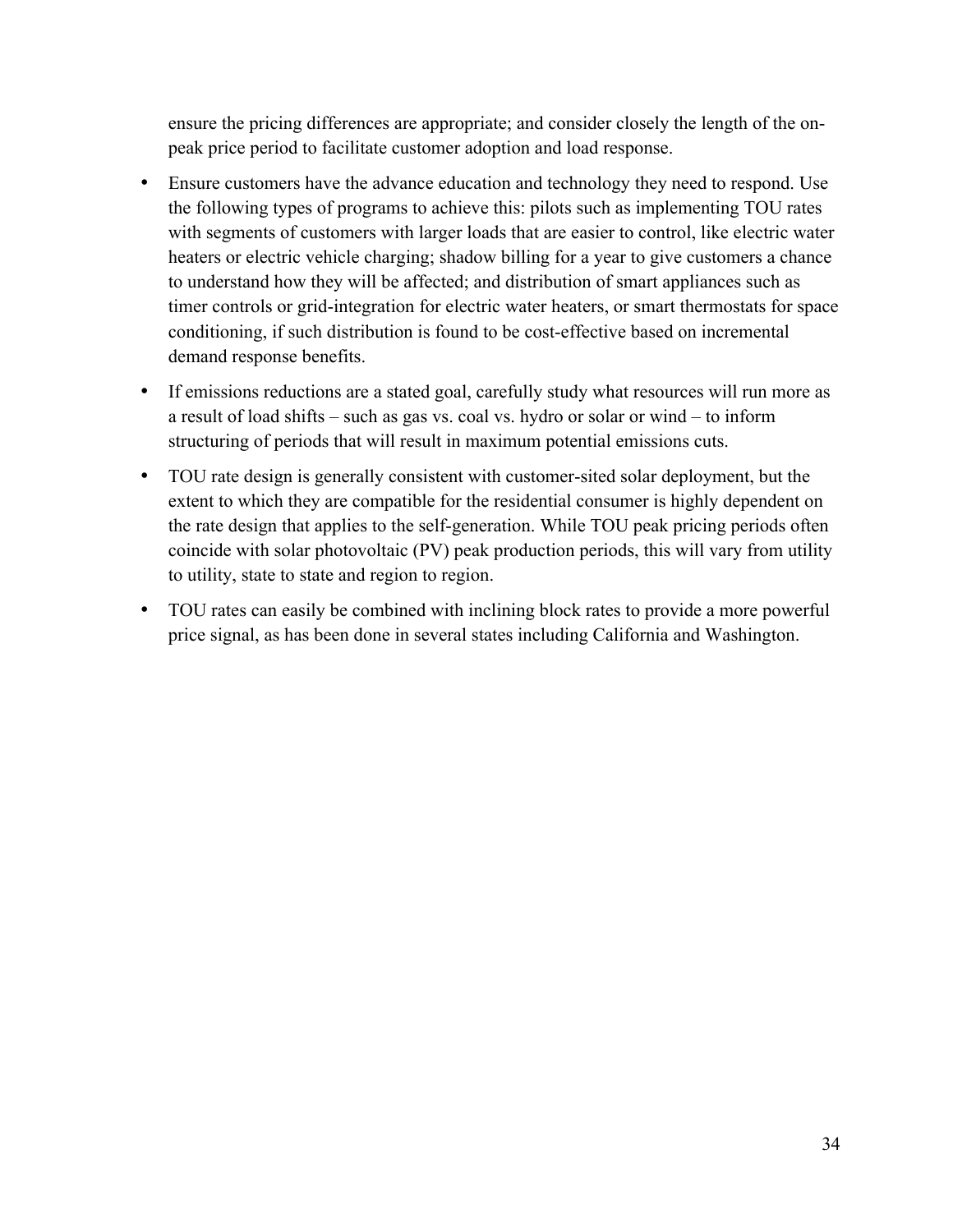# *Appendix A: Price Elasticity and Load Shifting*

Elasticity of demand refers to the inverse relationship between electricity consumption and its price. Substitution elasticity measures the relative change in electricity consumption in the two periods (e.g., the ratio of the peak to off-peak consumption) for one percent change in the relative prices in those periods (the ratio of the off-peak to peak price). Substitution elasticities are generally small in the short run but may be greater in the long run for those customers who can afford to invest in technology enablement to respond to relative price changes. An increase in substitution elasticity or an increase in the peak-to-off peak ratio leads to greater load shifting impacts.

Resource Insights reviewed more than ten different studies of price elasticity, and found that all but one of these found that consumer price elasticity is higher for the upper blocks of tiered rates.<sup>30</sup> Most found that long-run elasticity would be expected to be in the  $-0.3$  to  $-0.7$  range, meaning a 1% higher price would result in a decrease in consumption of 0.3% to 0.7%.

The Brattle Group has provided a review of empirical evidence from 34 studies in 7 different countries showing the relationship between price ratio and demand reductions during the peak price window.<sup>31</sup> They find "that customers respond to rising prices by lowering their peak demand in a fairly consistent fashion," and that enabling technologies improve load reductions. As well, they developed a generalizable equation to reflect this relationship that is shown in figure 1, below. The black line shows a predictable "arc" of response, whereas the blue line shows how response is improved with enabling technologies. The blue and black dots show empirical findings from real-world studies.

<sup>&</sup>lt;sup>30</sup> Testimony of Paul Chernick, California PUC Docket No. 12-06-013, pages 13-24. Available at www.resourceinsights.com

<sup>31</sup> Ahmad Faruqui and Sanem Sergici, *Arcturus: International Evidence on Dynamic Pricing* (July 1, 2013).